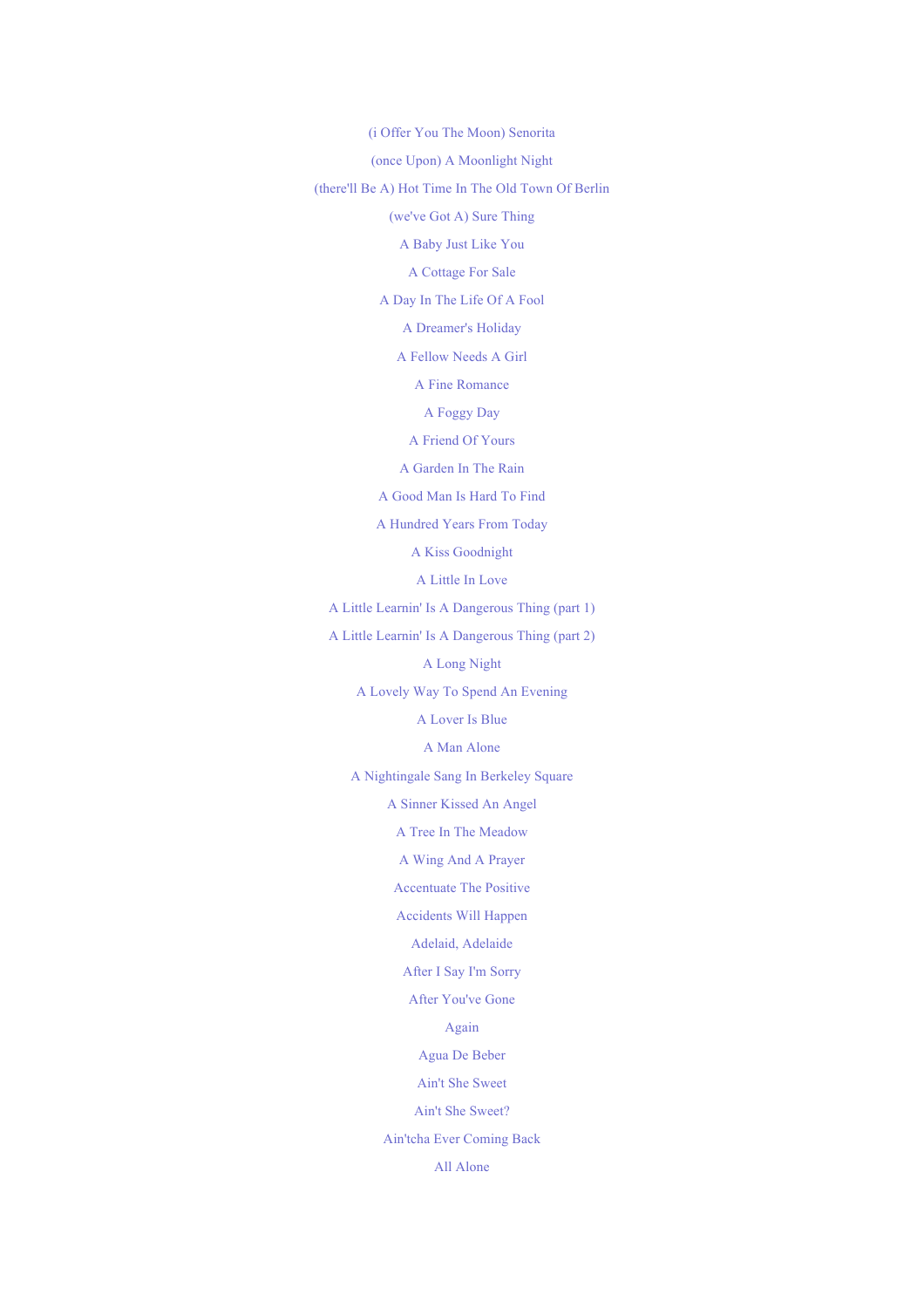All I Need Is The Girl All My Tomorrows All Of Me All Of You All Or Nothing At All All The Things You Are All The Way All The Way Home All This And Heaven Too Almost Like Being In Love Along The Navajo Trail Always America The Beautiful American Beauty Rose Among My Souvenirs Amor An Affair To Remember An Old Fashioned Christmas And Then You Kissed Me Angel Eyes Any Time At All Anything Anything Goes Anytime (i'll Be There) Anytime, Anywhere April In Paris April Played A Fiddle April Showers Are You Lonesome Tonight Aren't You Glad You're You Around The World As Long As There Is Music As Time Goes By As You Desire Me At Long Last Love At Sundown Autumn In New York Autumn Leaves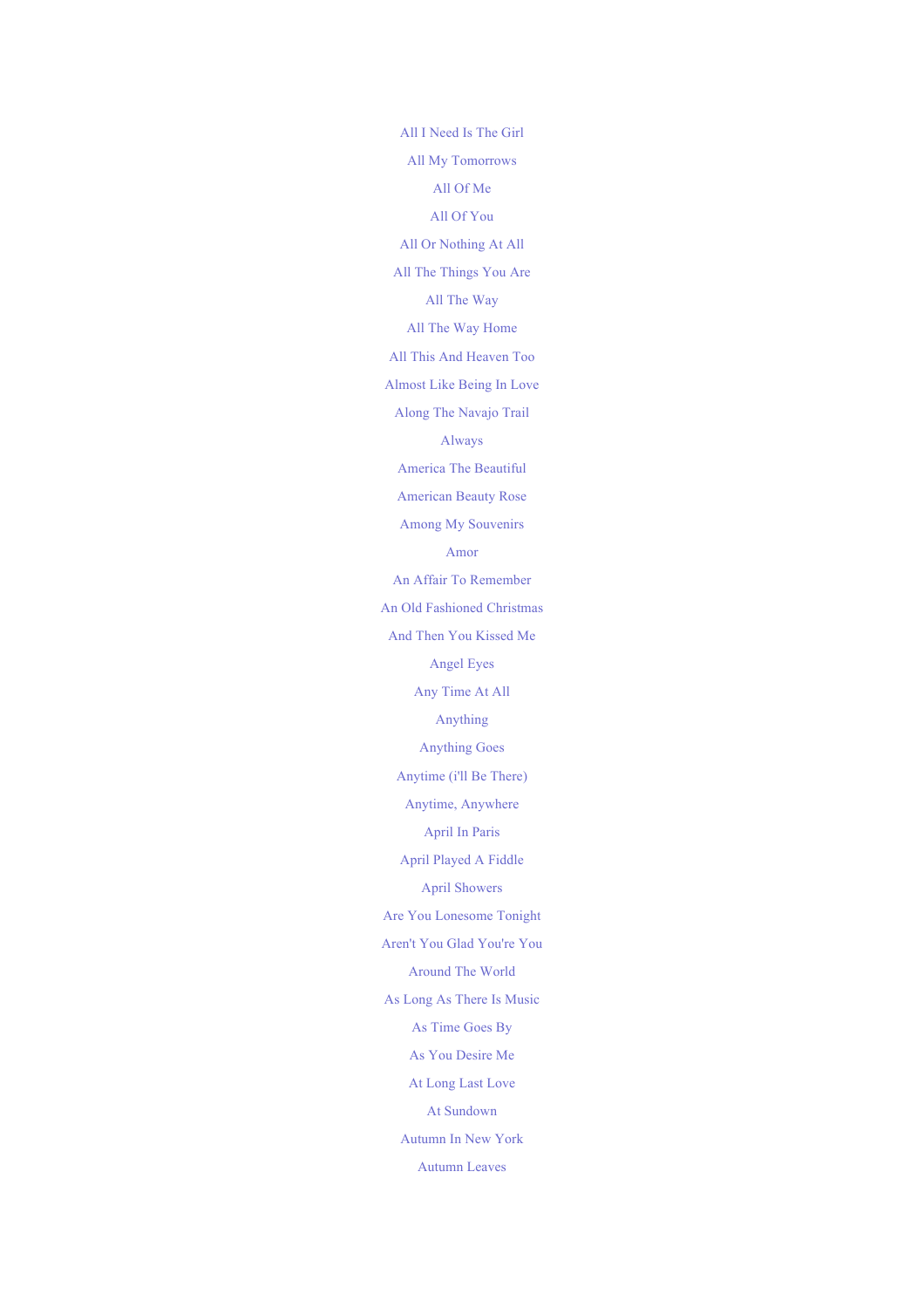### Available

# Avalon

## Azure—te

Baby, Won't You Please Come Home

Bad Bad Leroy Brown

## Bali Ha'i

Bang Bang (my Baby Shot Me Down)

Barbara

Baubles Bangles And Beads

Be Careful, It's My Heart

Beer Barrel Polka

Begin The Beguine

Bein' Green

Besame Mucho

Between The Devil And The Deep Blue Sea

Bewitched

Bim Bam Baby

Blame It On My Youth

Blue Hawaii

Blue Lace

Blue Moon

Blue Room

Blue Skies

Blues In The Night

Blues In The Night (my Mama Done Tol' Me)

Body And Soul

Bonita

Bop! Goes My Heart

#### Born Free

Boys And Girls Like You And Me

## Brazil

### But Beautiful

But None Like You

But Not For Me

Button Up Your Overcoat

Buy A Piece Of The Peace

By The Time I Get To Phoenix

Bye Bye Baby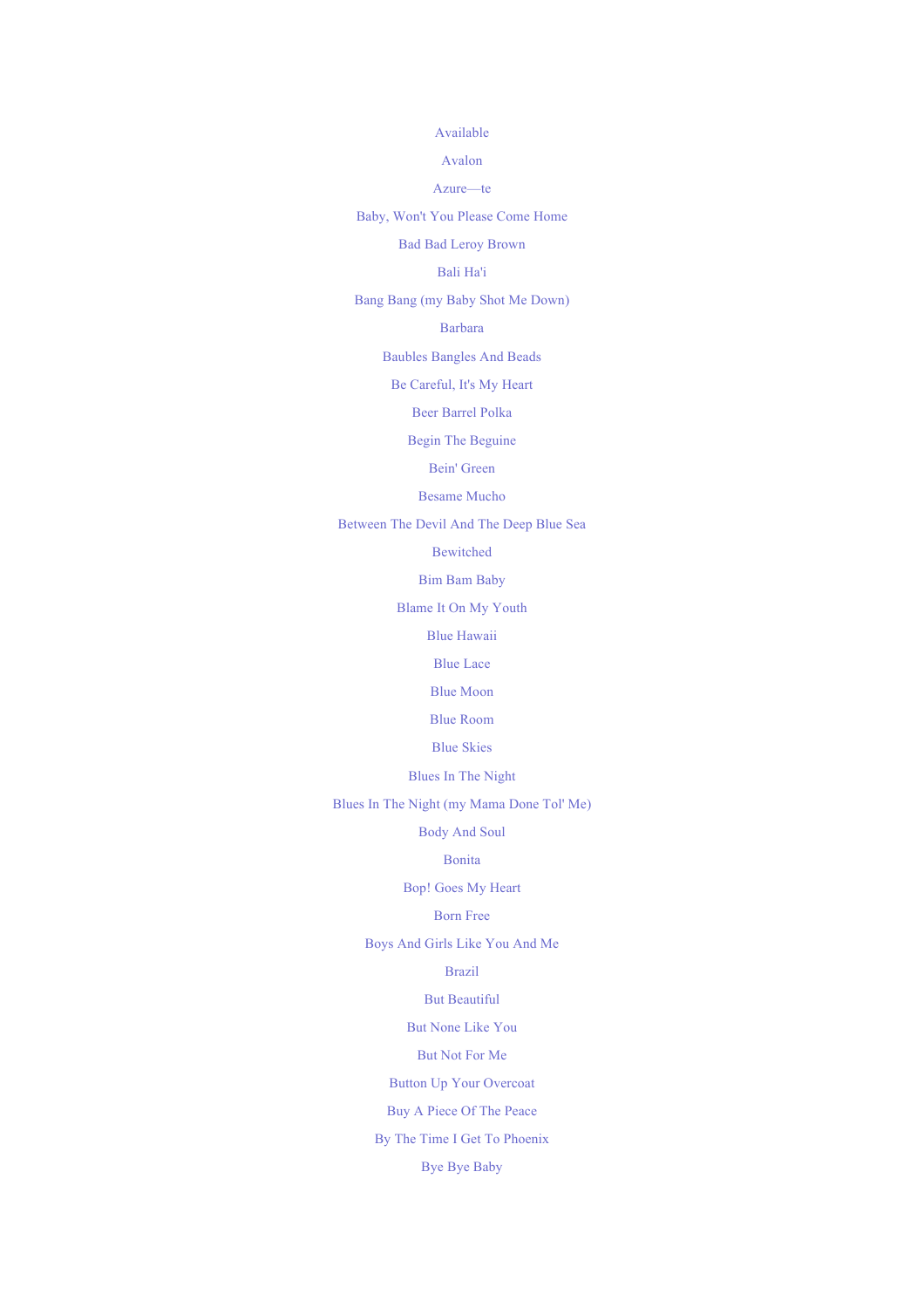Bye Bye Blackbird C'est Magnifique California Call Me Call Me Irresponsible Call Of The Canyon Can I Steal A Little Love? Can't Get Out Of This Mood Can't We Be Friends Can't You Just See Yourself? Candy Careless Hands Castle Rock Catana Change Partners Charmaine Chattanoogie Shoe Shine Boy Cheek To Cheek Cherry Pies Ought To Be You Chicago Chickery Chick Christmas Dreaming (a Little Early This Year) Christmas Memories Ciribiribin Civilization Close To You Come Back To Me Come Back To Sorrento (torna A Surriento) Come Blow Your Horn Come Dance With Me Come Fly With Me Come Out, Come Out, Wherever You Are Come Rain Or Come Shine Come Up To My Place Come Waltz With Me Comin' In On A Wing And A Prayer Comme Ci Comme Ca Could'ja?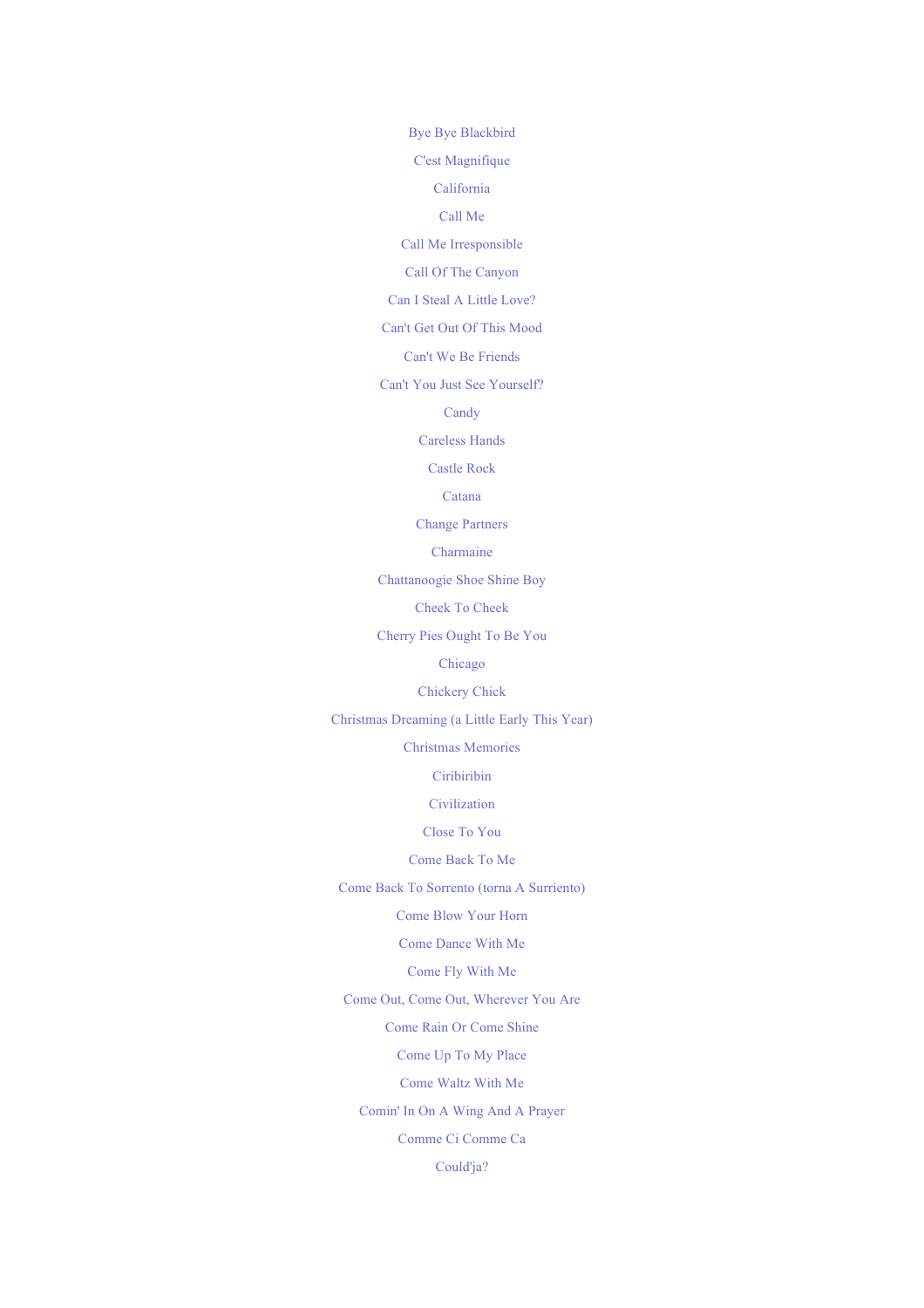Count On Me Cradle Song **Crazy** Crazy Love **Cycles** Dames, Dames Dance Ballerina Dance Dancing In The Dark Dancing On The Ceiling Day By Day Day In — Day Out Daybreak Days Of Wine And Roses Dear Heart Dear Little Boy Of Mine Deep In A Dream Deep Night Deep Purple Desafinado (slightly Out Of Tune) Devil May Care Didn't We? Dig Down Deep Dindi Do I Worry Do You Know Why Doctor, Lawyer, Indian Chief Dolores Don'cha Go Away Mad Don't Be A Do—badder (finale) Don't Be That Way Don't Blame Me Don't Bring Lulu Don't Change Your Mind About Me Don't Cry Joe Don't Ever Be Afraid To Go Home Don't Ever Go Away (por Causa De Voce) Don't Fence Me In Don't Forget Tonight, Tomorrow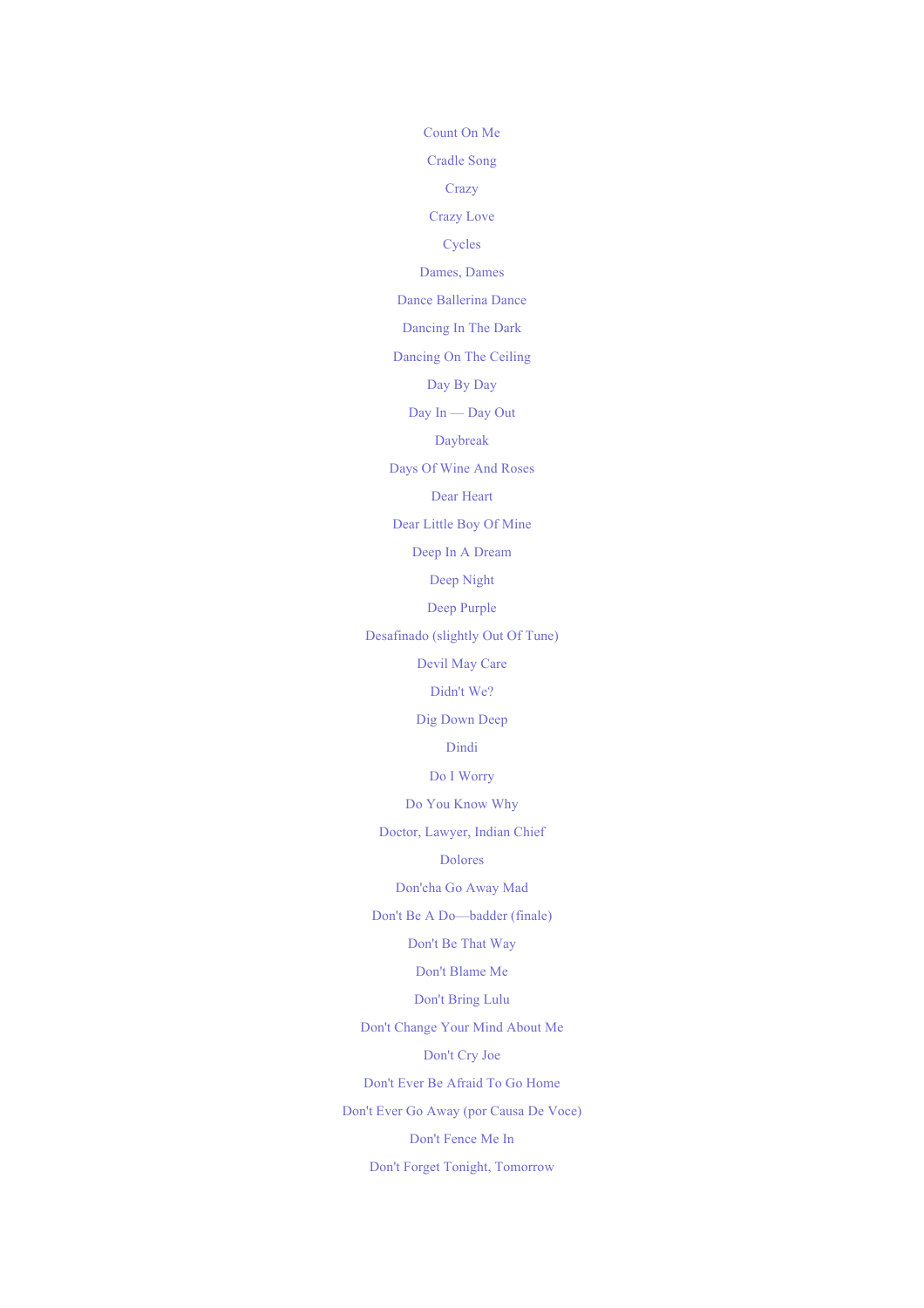Don't Get Around Much Any More Don't Like Goodbyes Don't Make A Beggar Of Me Don't Sleep In The Subway Don't Take Your Love From Me Don't Wait Too Long Don't Worry About Me Downtown Dream (when You're Feeling Blue) Dream A Little Dream Of Me Dream Away Drinking Again Drinking Water (agua De Beber) Dry Your Eyes Early American East Of The Sun (and West Of The Moon) Easter Parade Easy Street Easy To Love Ebb Tide Elizabeth Embraceable You Emily Empty Is Empty Saddles Empty Tables Ever Homeward Every Man Should Marry Every Night About This Time Everybody Has The Right To Be Wrong Everybody Loves Somebody Everybody Ought To Be In Love Everybody's Twistin' Everyday I Love You Everything Happens To Me Everything I Have Is Yours Exactly Like You Fable Of The Rose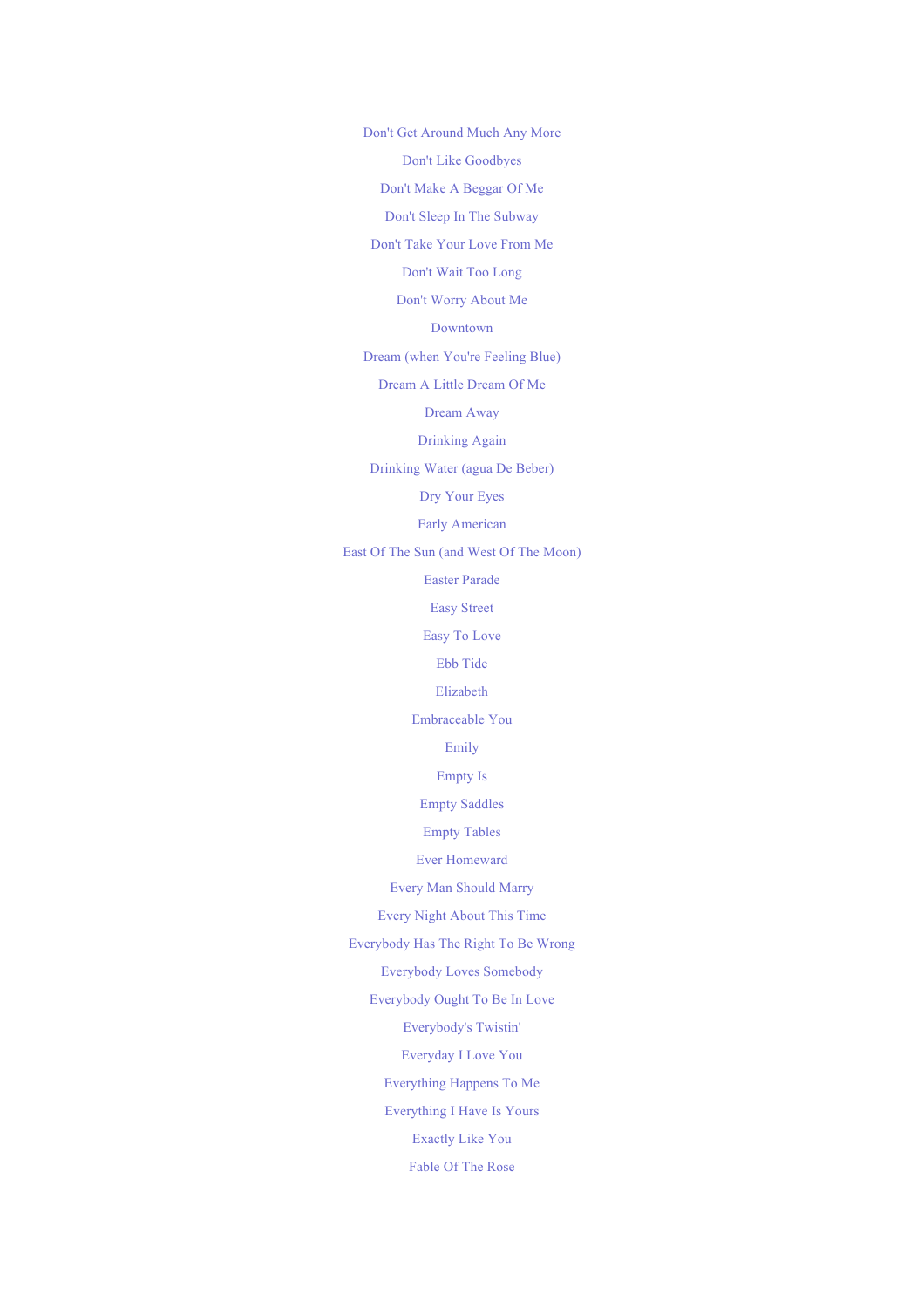Fairy Tale Faithful Falling In Love With Love Far Away From You Farewell, Farewell To Love Feelin' Kinda Sunday Feet Of Clay Figaro (largo Al Factotum) Five Hundred Guys Five Minutes More Flowers Mean Forgiveness Fly Me To The Moon Follow Me Fools Rush In For A While For Every Man There's A Woman For Once In My Life For The Good Times For You Forget Domani Forget To Remember Free For All French Foreign Legion From Both Sides Now From Here To Eternity From Promise To Promise From The Bottom Of My Heart From This Day Forward From This Moment On Fugue For Tinhorns Future Future 2 (i've Been There) Future 3 (song Without Words) Future 4 (finale: Before The Music Ends) Gentle On My Mind Get Happy Get Me To The Church On Time Get Out Of Town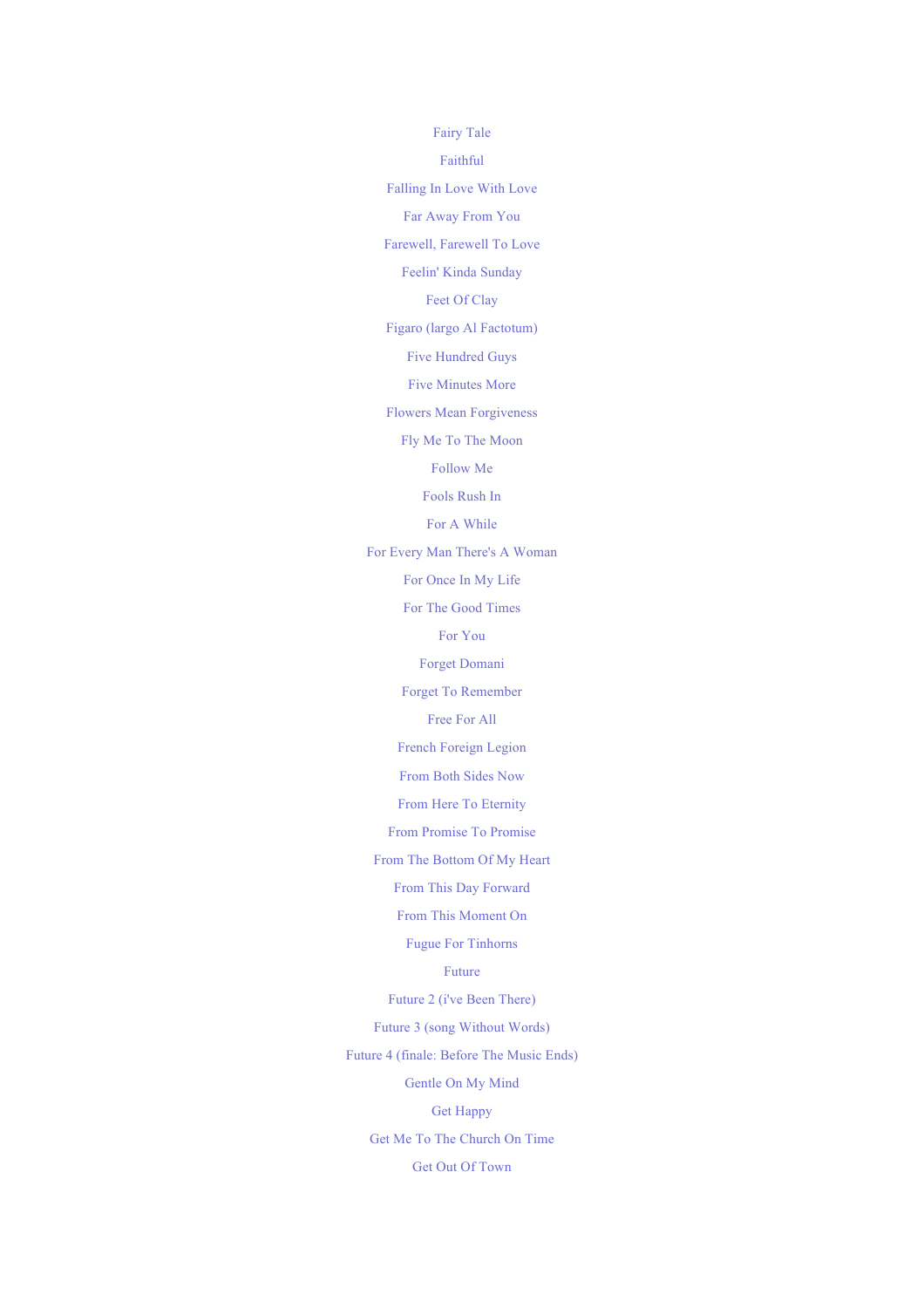Getting To Know You Gimme A Little Kiss Girls I Never Kissed Give Her Love Glad To Be Unhappy Go Tell It On The Mountain God's Country Goin' Home Going My Way Going Out Of My Head Golden Earrings Golden Moment Gone With The Wind Good Thing Going Good—bye Goodbye (she Quietly Says) Goodbye, Lover, Goodbye Goodnight Irene Goody, Goody Gotta Be This Or That Granada Guess I'll Hang My Tears Out To Dry Guys And Dolls Hair Of Gold Eyes Of Blue Half As Lovely (twice As True) Halfway Down The Street Hallelujah I Love Her So Hands Across The Table Harbor Lights Hark! The Herald Angels Sing Haunted Heart Have You Met Miss Jones? Have Yourself A Merry Little Christmas Head On My Pillow Hear My Song, Violetta Hello Dolly Hello, Young Lovers Help Yourself To My Heart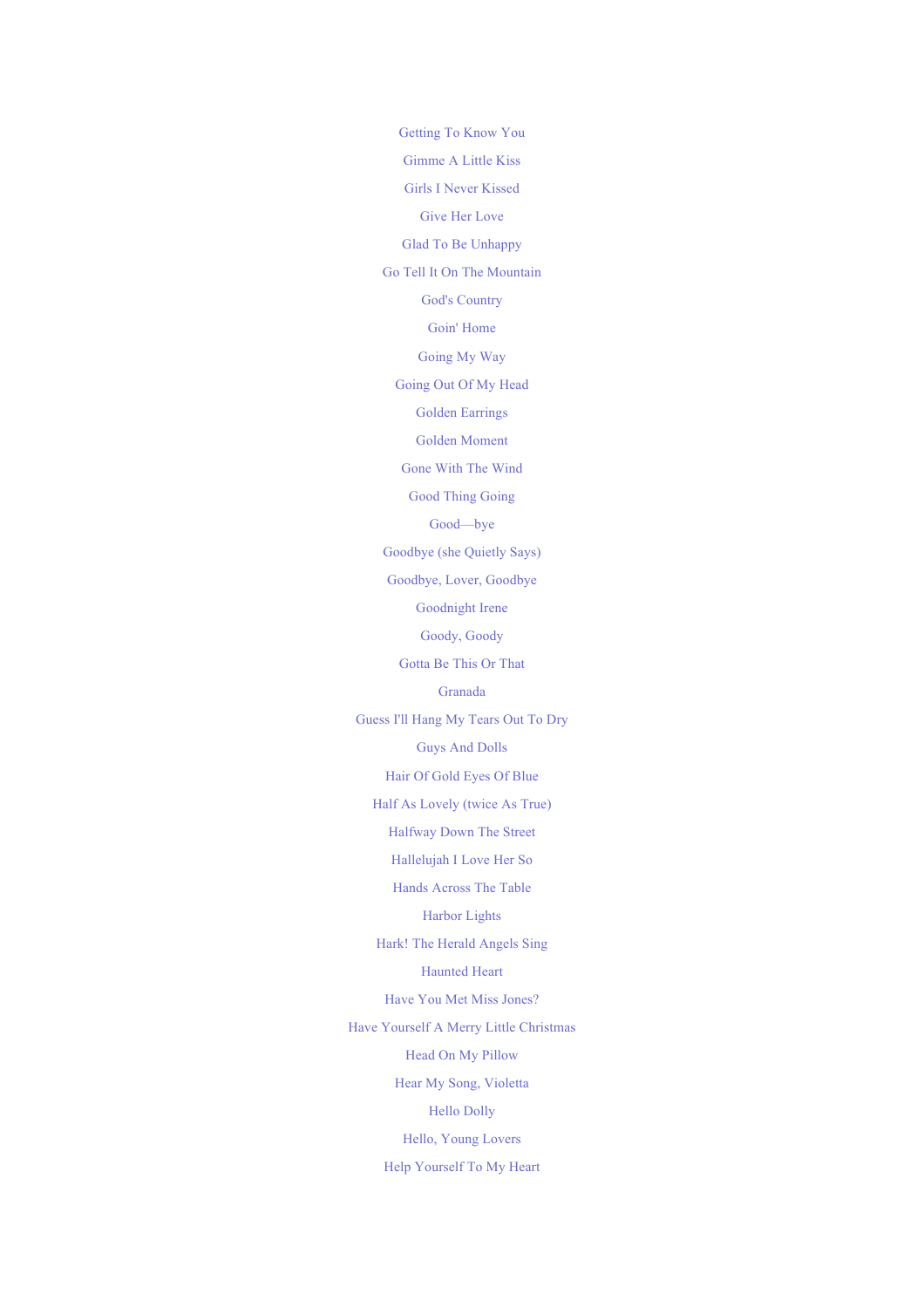Here Comes The Night Here Goes Here's That Rainy Day Here's To Love Here's To The Band Here's To The Losers Hey Look No Crying Hey There Hey! Jealous Lover Hidden Persuasion High Hopes Home On The Range Homesick, That's All How About You? How Am I To Know? How Are Ya' Fixed For Love? How Come You Do Me Like You Do? How Could You Do A Thing Like That To Me? How Cute Can You Be? How Deep Is The Ocean (how Blue Is The Sky) How Do You Do Without Me? How Do You Keep The Music Playing How Insensitive How Little We Know How Many Hearts Have You Broken? How Old Am I How Soon Hush—a—bye Island I (who Have Nothing) I Am Loved I Am Sorry I Made You Cry I Begged Her I Believe (for Every Drop Of Rain That Falls) I Believe (i Believe, I Believe In Wishing Wells) I Believe I'm Gonna Love You I Believe In You I Can Read Between The Lines I Can't Believe I'm Losing You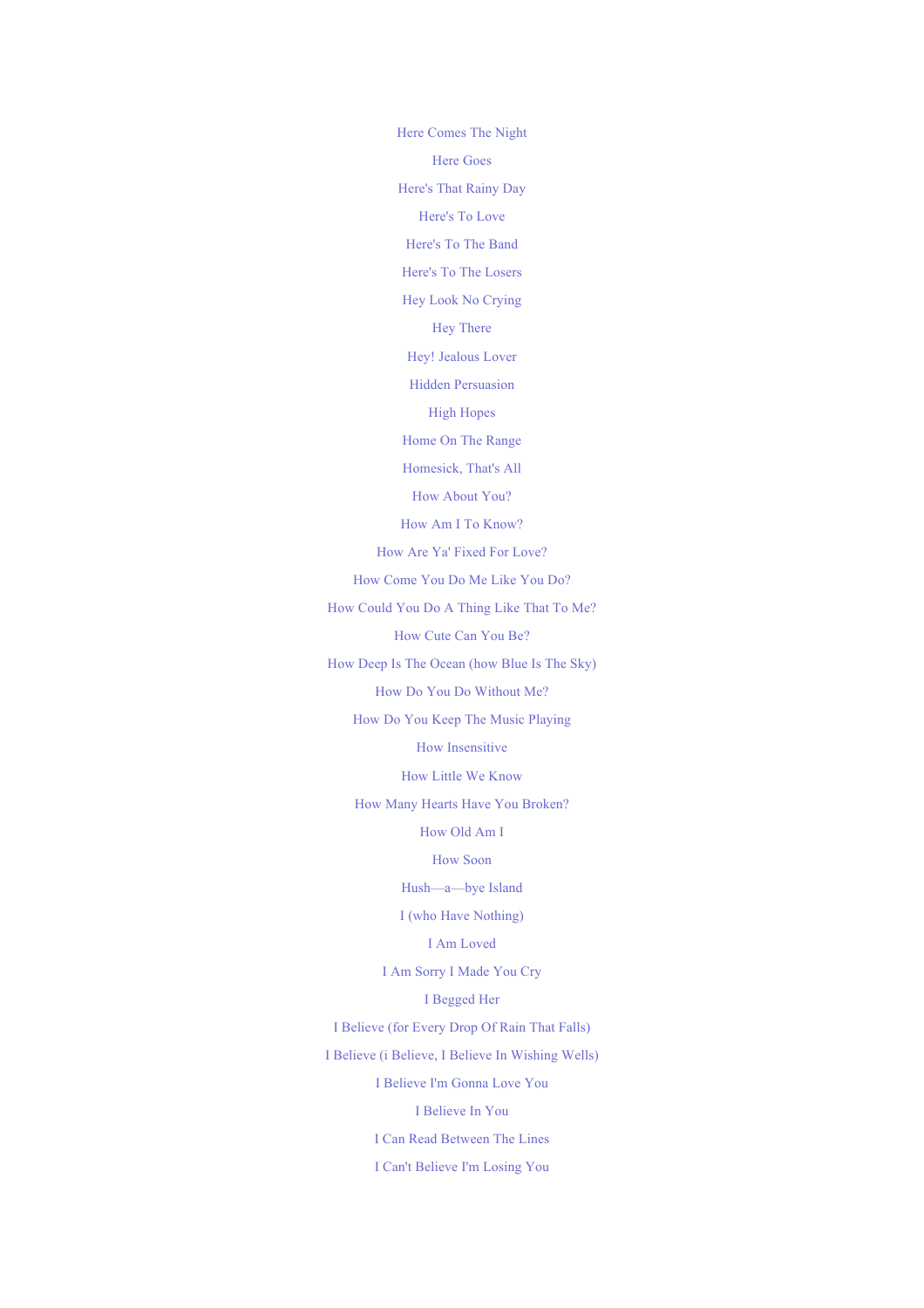I Can't Believe That You're In Love With Me I Can't Get Out Of This Mood I Can't Get Started I Can't Give You Anything But Love I Can't Love You Any More (any More Than I Do) I Can't Stop Loving You I Concentrate On You I Could Have Danced All Night I Could Have Told You I Could Make You Care I Could Write A Book I Couldn't Care Less I Couldn't Sleep A Wink Last Night I Cover The Waterfront I Cried For You I Didn't Know What Time It Was I Don't Believe In Rumors (i Want It Straight From You) I Don't Know Why (i Just Do) I Don't Stand A Ghost Of A Chance With You I Dream Of You I Dream Of You More Than You Dream Of Me I Fall In Love Too Easily I Fall In Love With You Every Day I Get A Kick Out Of You I Get Along Without You Very Well I Get Ideas (when We Are Dancing) I Give You My Word I Got A Gal I Love I Got It Bad (and That Ain't Good) I Got Plenty Of Nothing I Gotta Right To Sing The Blues I Guess I'll Have To Change My Plan I Had The Craziest Dream I Hadn't Anyone Till You I Have But One Heart I Have Dreamed I Haven't The Time To Be A Millionaire I Hear A Rhapsody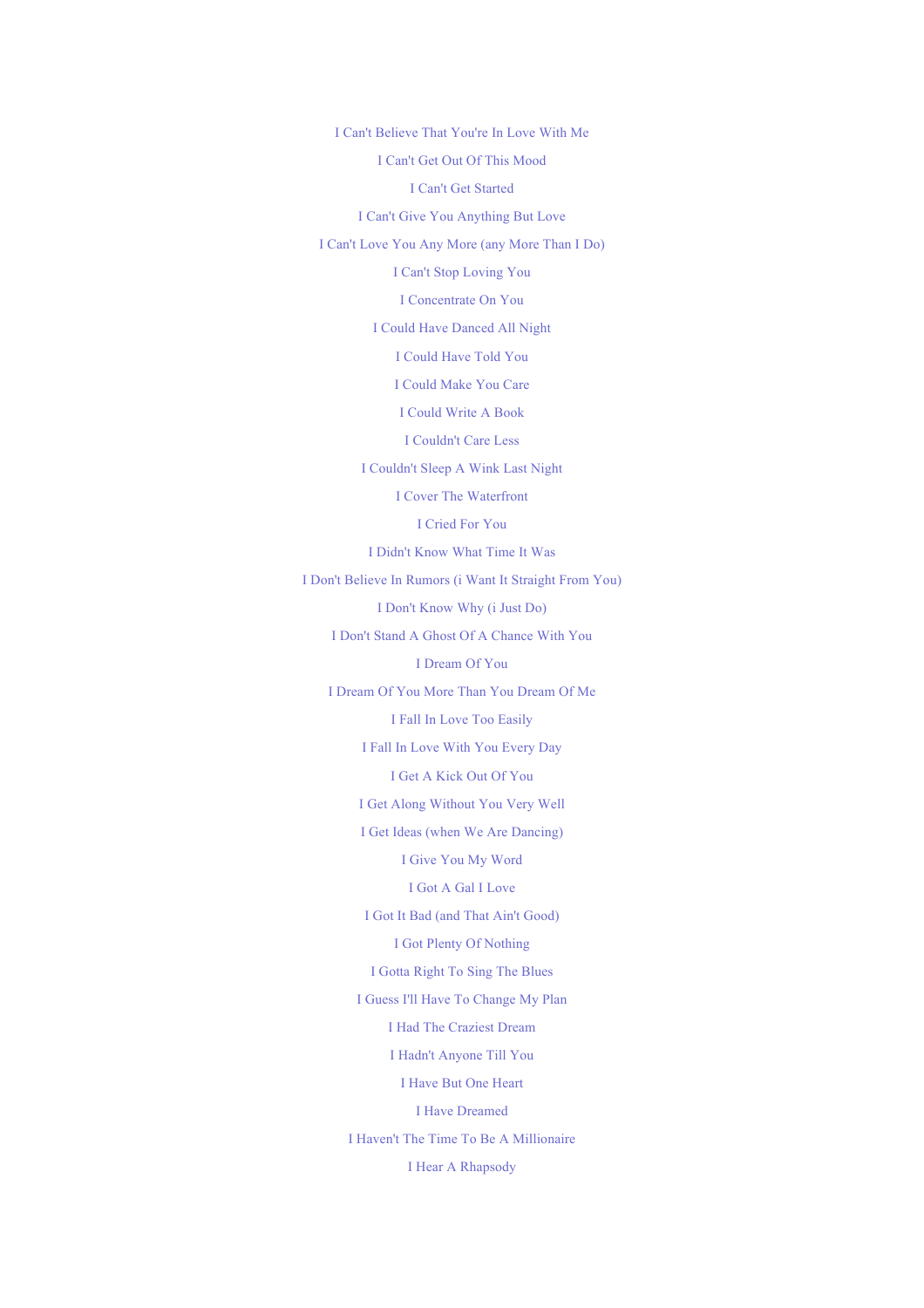I Heard The Bells On Christmas Day I Kiss Your Hand Madame I Kissed A Gal I Left My Heart In San Francisco I Like The Sunrise I Like To Lead When I Dance I Love My Baby — My Baby Loves Me I Love My Wife I Love Paris I Love You I Love You (from The Song Of Norway) I Loved Her I Married An Angel I Never Knew I Only Have Eyes For You I Remember You I Saw You First I Saw Your Face In A Cloud I See It Now I See Your Face Before Me I Should Care I Sing The Songs I Think Of You I Thought About You I Tried I Understand I Used To Love You But It's All Over Now I Wanna Be Around I Wanna Be Loved By You I Want To Thank Your Folks I Went Down To Virginia I Whistle A Happy Tune I Will Drink The Wine I Will Wait For You I Wish I Didn't Love You So I Wish I Were In Love Again I Wish You Love I Wished On The Moon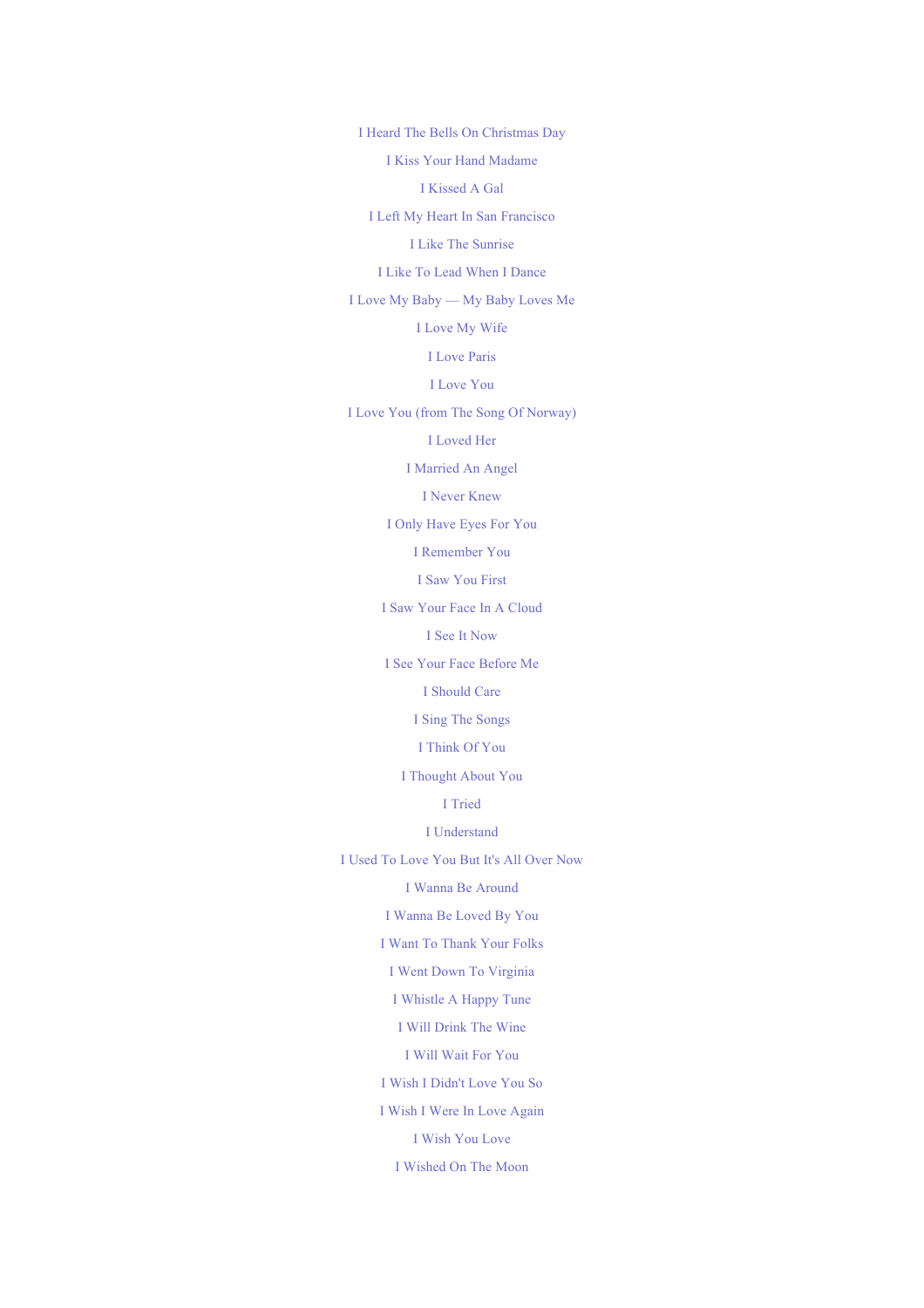I Won't Dance I Wonder Who's Kissing Her Now I Would Be In Love (anyway) I Wouldn't Trade Christmas I Write The Songs I'd Know You Anywhere I'll Be Around I'll Be Home I'll Be Home For Christmas I'll Be Seeing You I'll Buy That Dream I'll Dance At Your Wedding (i'll Have A Wonderful Time) I'll Follow My Secret Heart I'll Get By (as Long As I Have You) I'll Make Up For Ev'rything I'll Never Be The Same I'll Never Let A Day Pass By I'll Never Smile Again I'll Only Miss Her When I Think Of Her I'll Remember April I'll See You Again I'll See You In My Dreams I'll String Along With You I'll Take Tallulah I'll Walk Alone I'm A Fool To Want You I'm Always Chasing Rainbows I'm An Old Cowhand I'm Beginning To See The Light I'm Getting Sentimental Over You I'm Glad There Is You I'm Going To Sit Right Down And Write Myself A Letter I'm Gonna Live Till I Die I'm Gonna Make It All The Way I'm In Love I'm In The Mood For Love I'm Not Afraid I'm Walking Behind You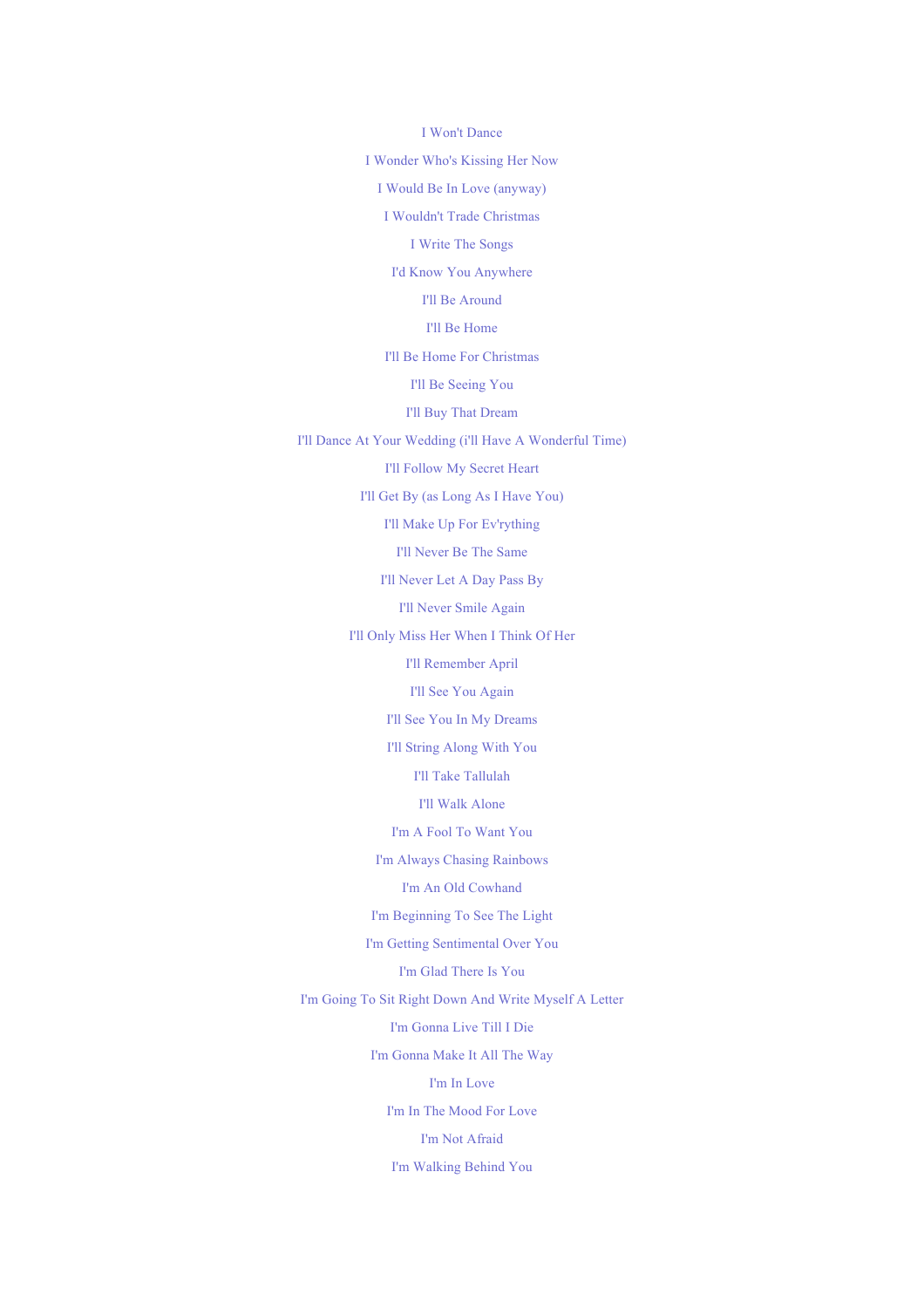I've Been To Town I've Got A Crush On You I've Got A Home In That Rock I've Got A Restless Spell I've Got My Eyes On You I've Got My Love To Keep Me Warm I've Got The World On A String I've Got You Under My Skin I've Grown Accustomed To Her Face I've Had My Moments I've Had This Feeling Before I've Heard That Song Before I've Lost My Heart Again I've Never Been In Love Before Ida Sweet As Apple Cider If If I Could Be With You If I Didn't Care If I Ever Love Again If I Forget You If I Had My Way If I Had Three Wishes If I Had You If I Loved You If I Only Had A Match If I Should Lose You If I Steal A Kiss If It's The Last Thing I Do If Loveliness Were Music If Only She'd Look My Way If You Go Away If You Knew Susie Like I Knew Susie If You Never Come To Me If You Please If You Stub Your Toe On The Moon If You're But A Dream If You're Cheating On Me Ill Wind (you're Blowing Me No Good)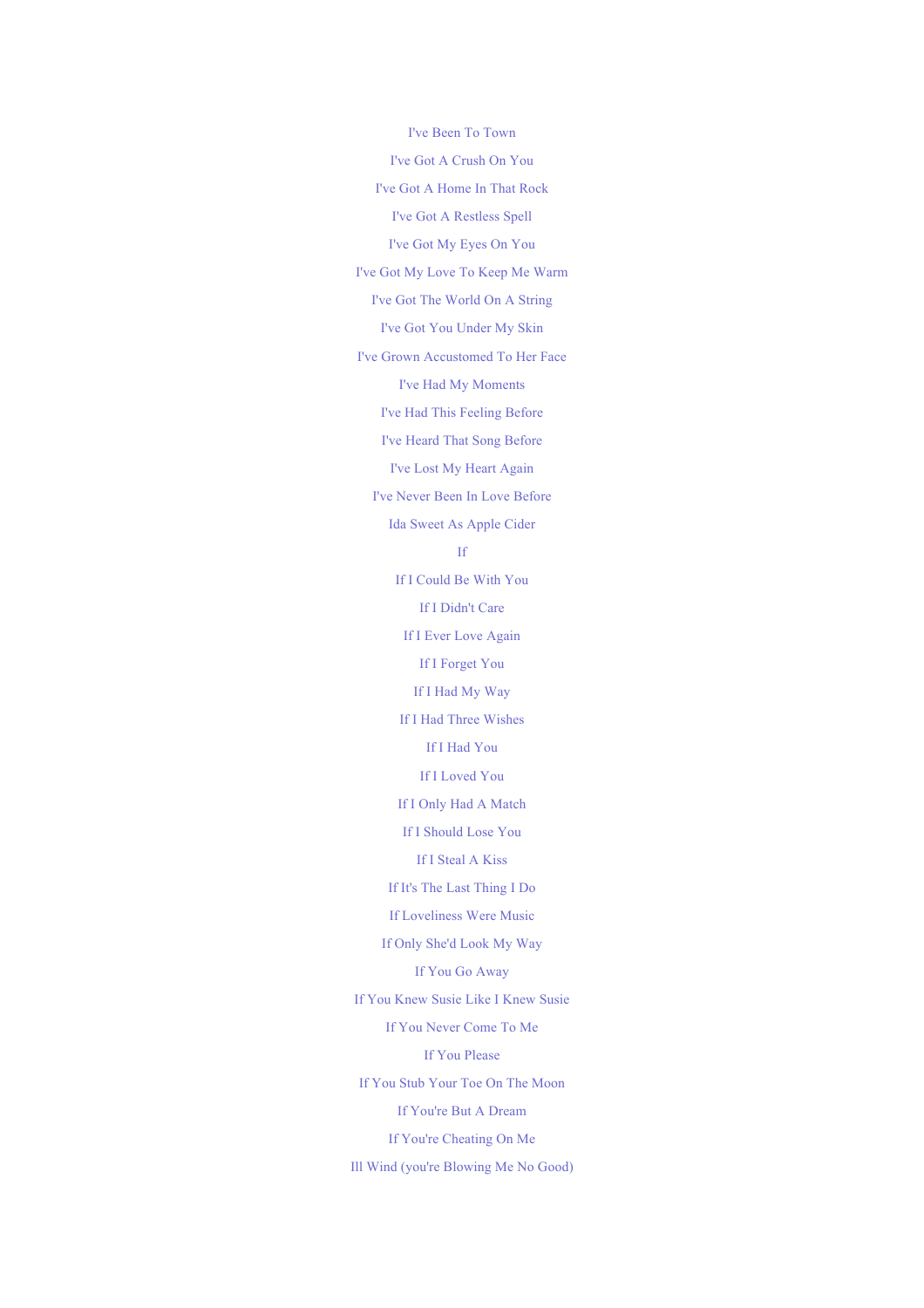Imagination In A Little Spanish Town In Other Words (fly Me To The Moon) In The Blue Of Evening In The Cool, Cool, Cool Of The Evening In The Shadow Of The Moon In The Wee Small Hours Of The Morning Inamorata Indian Summer Indiscreet Is There A Chance For Me? Is You Is Or Is You Ain't (my Baby) Isle Of Capri Isn't She Lovely It All Came True It All Comes Back To Me Now It All Depends On You It Came To Me It Came Upon A Midnight Clear It Can't Be Wrong It Could Happen To You It Gets Lonely Early It Had To Be You It Happened In Monterey It Happens Every Spring It Might As Well Be Spring It Never Entered My Mind It Only Happens When I Dance With You It Started All Over Again It Was A Very Good Year It Worries Me It's A Blue World It's A Lonesome Old Town It's A Long Way (from Your House To My House) It's A Lovely Day For A Walk It's A Lovely Day Tomorrow It's All Right With Me It's All So New To Me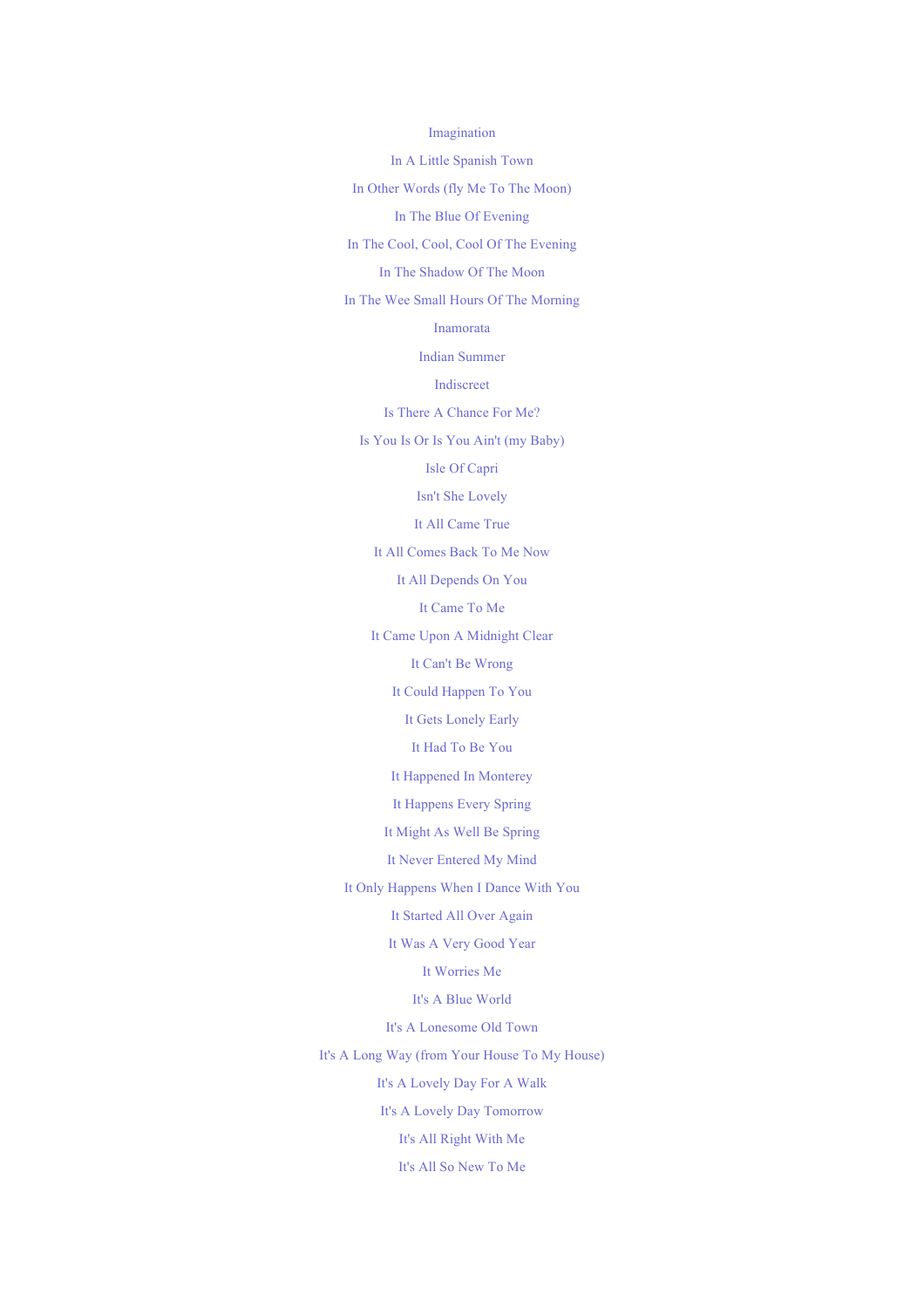It's All Up To You It's Always You It's Been A Long Long Time It's Easy To Remember It's Fate, Baby, It's Fate It's Funny To Everyone But Me It's Magic It's Nice To Go Trav'ling It's Only A Paper Moon It's Over, It's Over, It's Over It's Sunday It's The Same Old Dream Jeepers Creepers Jesus Is A Rock In The Weary Land Jingle Bells Johnny Concho's Theme (wait For Me) June In January Just An Old Stone House Just As Though You Were Here Just Close Your Eyes Just For Now Just Friends Just In Time Just One Of Those Things Just One Way To Say I Love You Just The Way You Are Just You, Just Me Katrina Kiss Me Again Kisses And Tears L—o—v—e L.a. Is My Lady Lady Day Lamplighter's Serenade Last Night When We Were Young Laura Laura (what's He Got That I Ain't Got) Lean Baby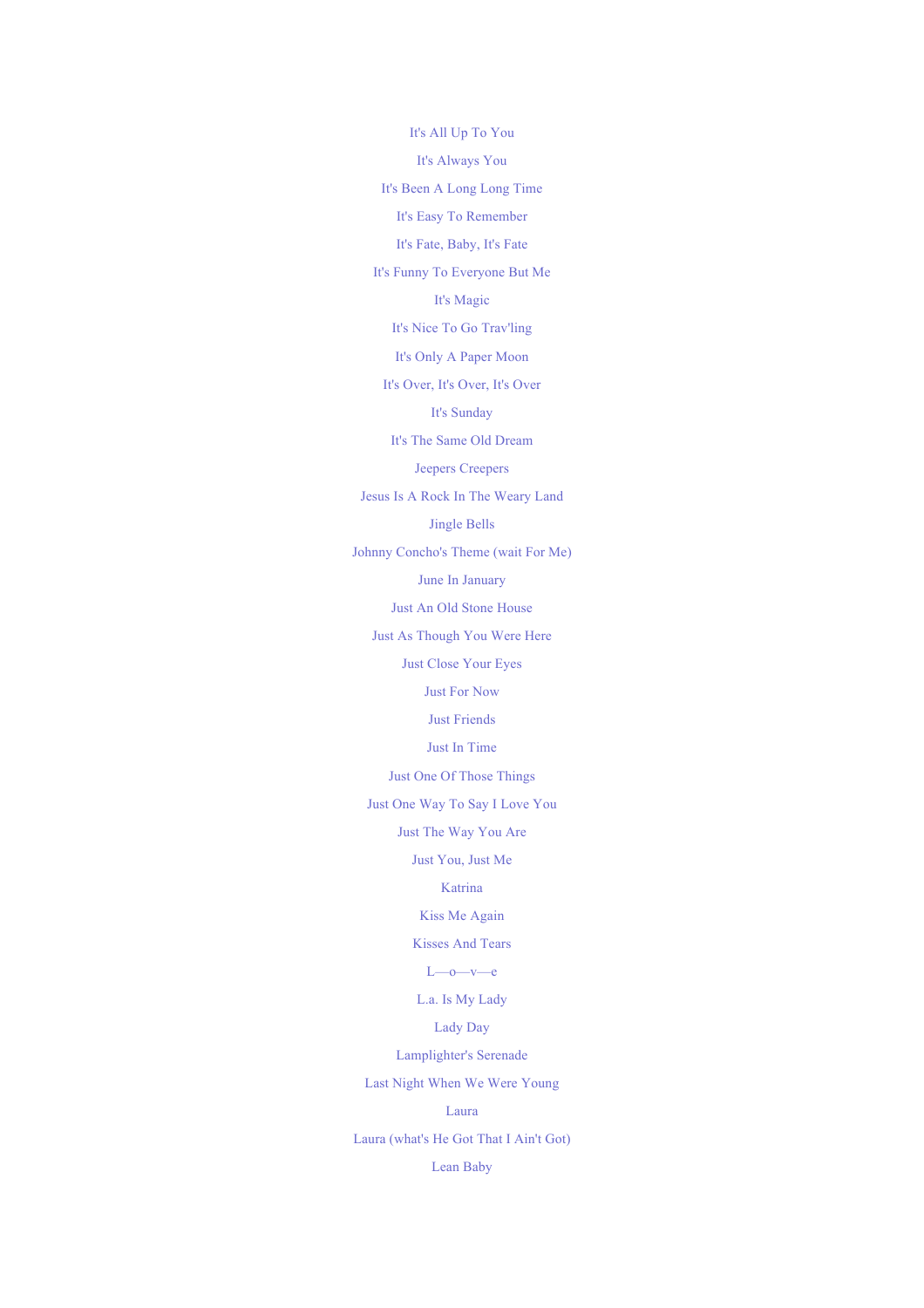Learn To Croon Learning The Blues Leaving On A Jet Plane Let It Snow, Let It Snow, Let It Snow Let Me Love You Tonight Let Me Try Again (laisse Moi Le Temps) Let There Be Love Let Us Break Bread Together Let's Do It Let's Face The Music And Dance Let's Fall In Love Let's Get Away From It All Let's Get Lost Let's Start The New Year Right Let's Take An Old—fashioned Walk Life Is So Peculiar Life's A Trippy Thing Light A Candle In The Chapel Like A Sad Song Like Someone In Love Lilli Bolero Lily Belle Linda Little Girl Blue Little Green Apples Little White Lies London By Night Lonely Town Lonesome Cities Long Ago And Far Away Look To Your Heart Looking At The World Thru Rose Colored Glasses Looking For Yesterday Lost In The Stars Love And Marriage Love For Sale Love Is A Many—splendored Thing Love Is Blue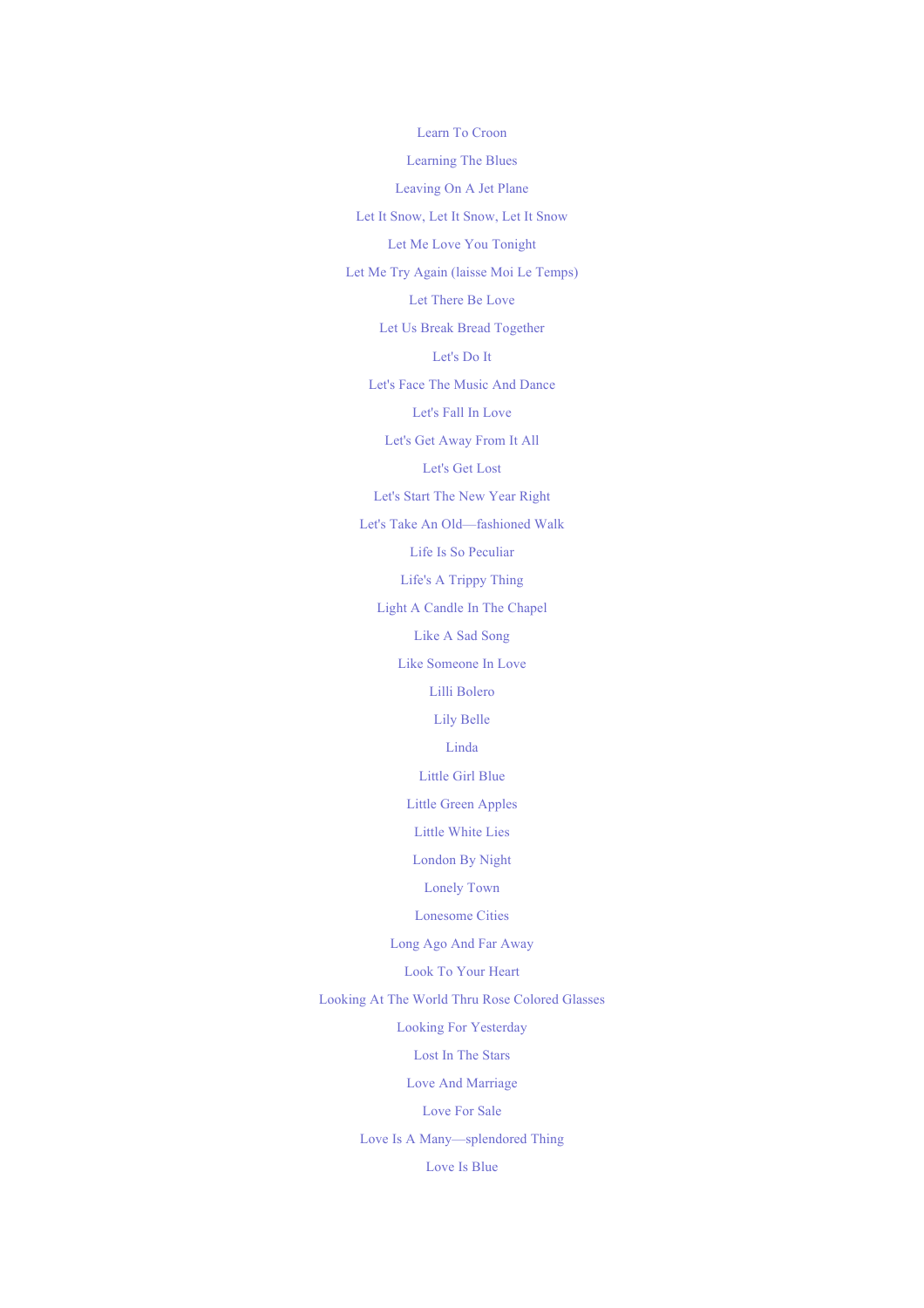Love Is Just Around The Corner Love Is The Tender Trap Love Isn't Just For The Young Love Letters In The Sand Love Lies Love Locked Out Love Look Away Love Looks So Well On You Love Makes Us Whatever We Want To Be Love Me Love Me As I Am Love Me Or Leave Me Love Me Tender Love Means Love Love This Is My Song Love Walked In Love's Been Good To Me Lovely To Look At Lover Lover Come Back To Me Lover Man (oh Where Can You Be) Luck Be A Lady Lullaby Of Broadway Luna Rossa (blushing Moon) Macarthur Park Mack The Knife Mad About You Make Believe Make Someone Happy Makin' Whoopee Mam'selle Mama Will Bark Man In The Looking Glass Manhattan Maria Marie May The Good Lord Bless And Keep You Maybe It's Because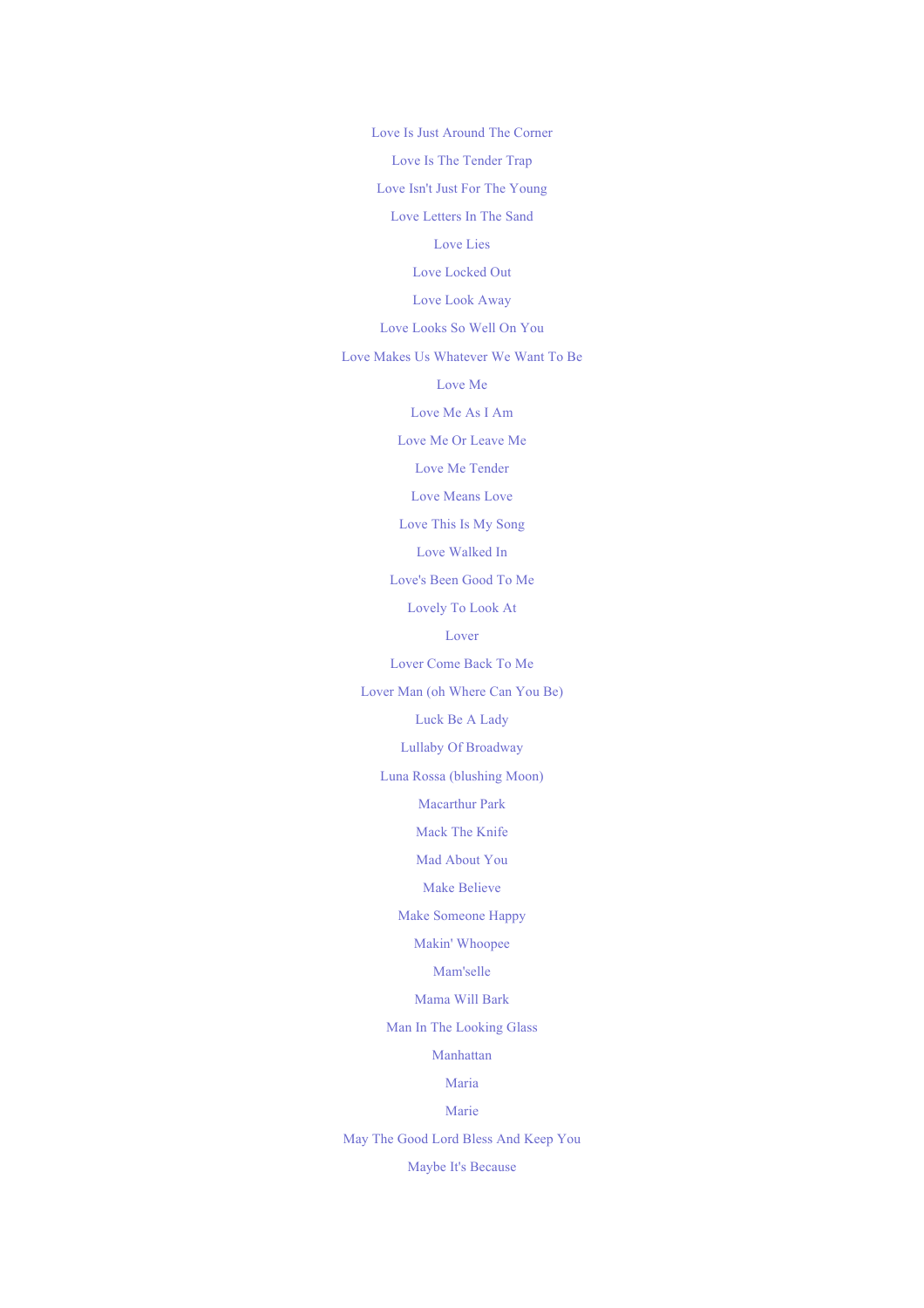Maybe This Time

Maybe You'll Be There

Me And My Shadow

Mean To Me

#### Meditation

Meet Me At The Copa

Melody Of Love

Memories Are Made Of This

Memories Of You

Michael And Peter

## Michelle

#### Mimi

Mind If I Make Love To You

Miss Annabelle Lee (who's Wonderful? Who's Marvelous?)

Mister Booze

Mistletoe & Holly

Mistletoe And Holly

Misty

Moment To Moment

Moments In The Moonlight

Monday Morning Quarterback

Monique

Montmartre, Montmarte

Mood Indigo

Moody River

Moon Love

Moon River

Moon Song

#### Moonglow

Moonlight Becomes You

Moonlight In Vermont

Moonlight Mood

Moonlight On The Ganges

Moonlight Serenade

#### More

More And More

More Than You Know

Mountain Greenery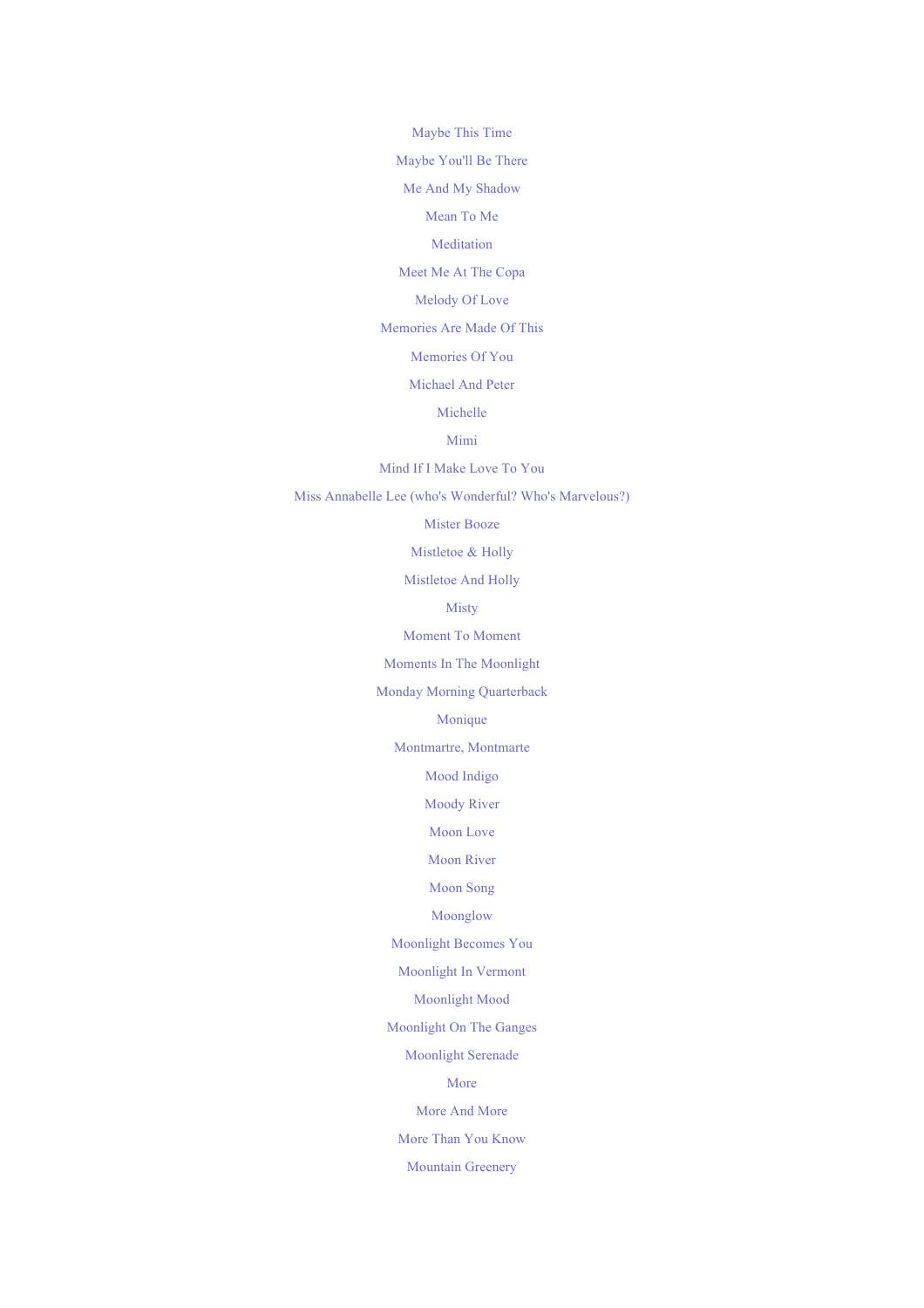Mr. Success Mrs. Robinson My Baby Just Cares For Me My Blue Heaven My Buddy My Concerto My Cousin Louella My Darling, My Darling My First Edition My Foolish Heart My Funny Valentine My Girl My Happiness My Heart Stood Still My Heart Tells Me My Ideal My Kind Of Girl My Kind Of Town My Love For You My Melancholy Baby My Memoirs My One And Only Love My Romance My Shawl My Shining Hour My Silent Love My Sweet Lady My Way My Way Of Life Name It And It's Yours Nancy With The Laughing Face Nature Boy Neiani Nevertheless (i'm In Love With You) New York, New York New York, New York (from 'on The Town') Nice 'n Easy Nice Work If You Can Get It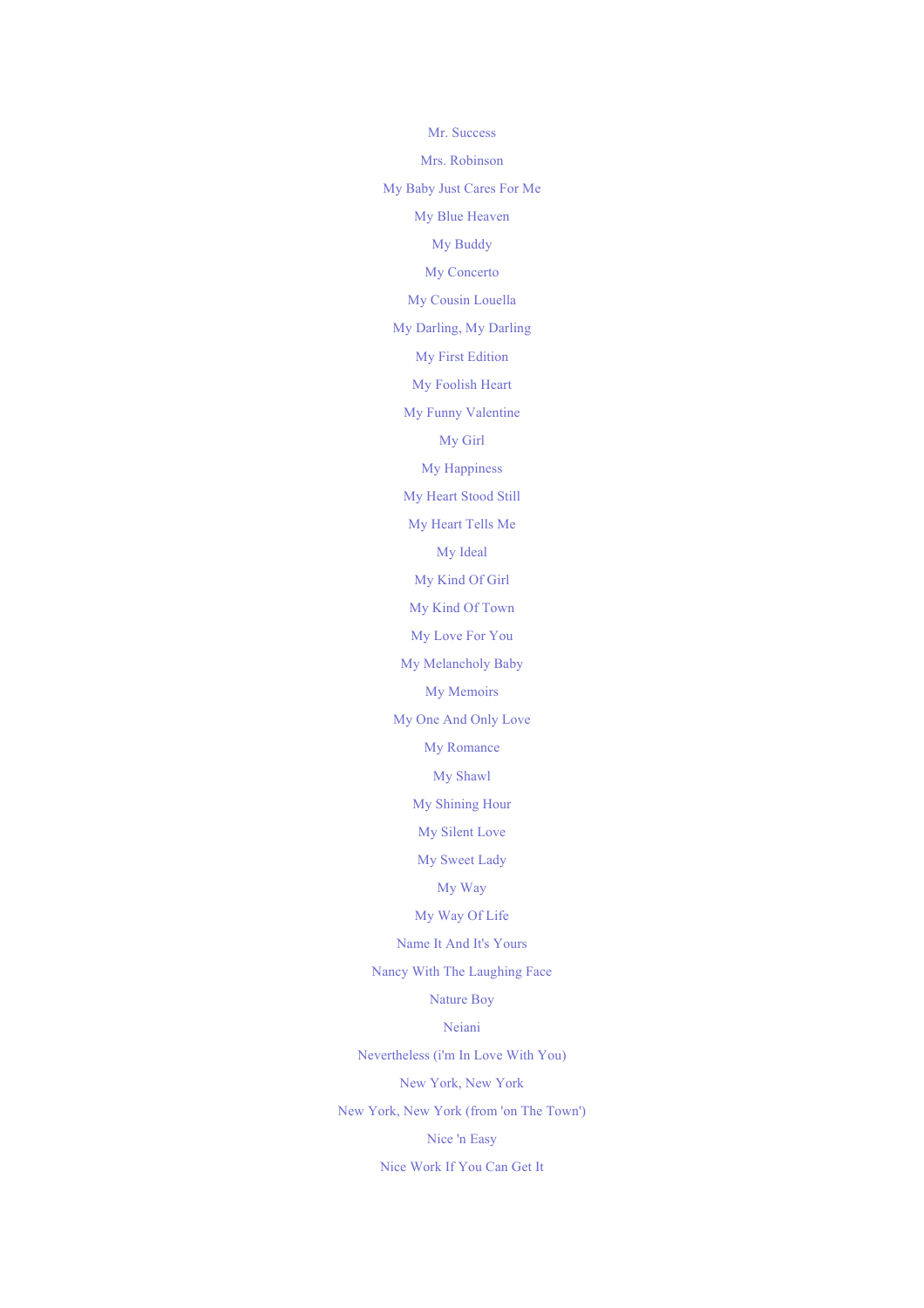Night Night After Night Night And Day No Can Do No Love, No Nothin' No One Cares No One Ever Tells You No Orchids For My Lady Noah Nobody Wins None But The Lonely Heart Not As A Stranger Not So Long Ago Nothing But The Best Nothing In Common Now Is The Hour O Come All Ye Faithful O Little Town Of Bethlehem O Sole Mio O'brien To Ryan To Goldberg Oh! What It Seemed To Be Oh! Look At Me Now Oh, Bess, Oh Where's My Bess? Oh, How I Miss You Tonight Oh, What A Beautiful Mornin' Oh, You Crazy Moon Ol' Macdonald Ol' Man River Old Cape Cod Old Devil Moon Old Man Harlem Ole Buttermilk Sky On A Clear Day (you Can See Forever) On A Little Street In Singapore On A Slow Boat To China On The Atchison Topeka And Santa Fe On The Island Of Stromboli On The Road To Mandalay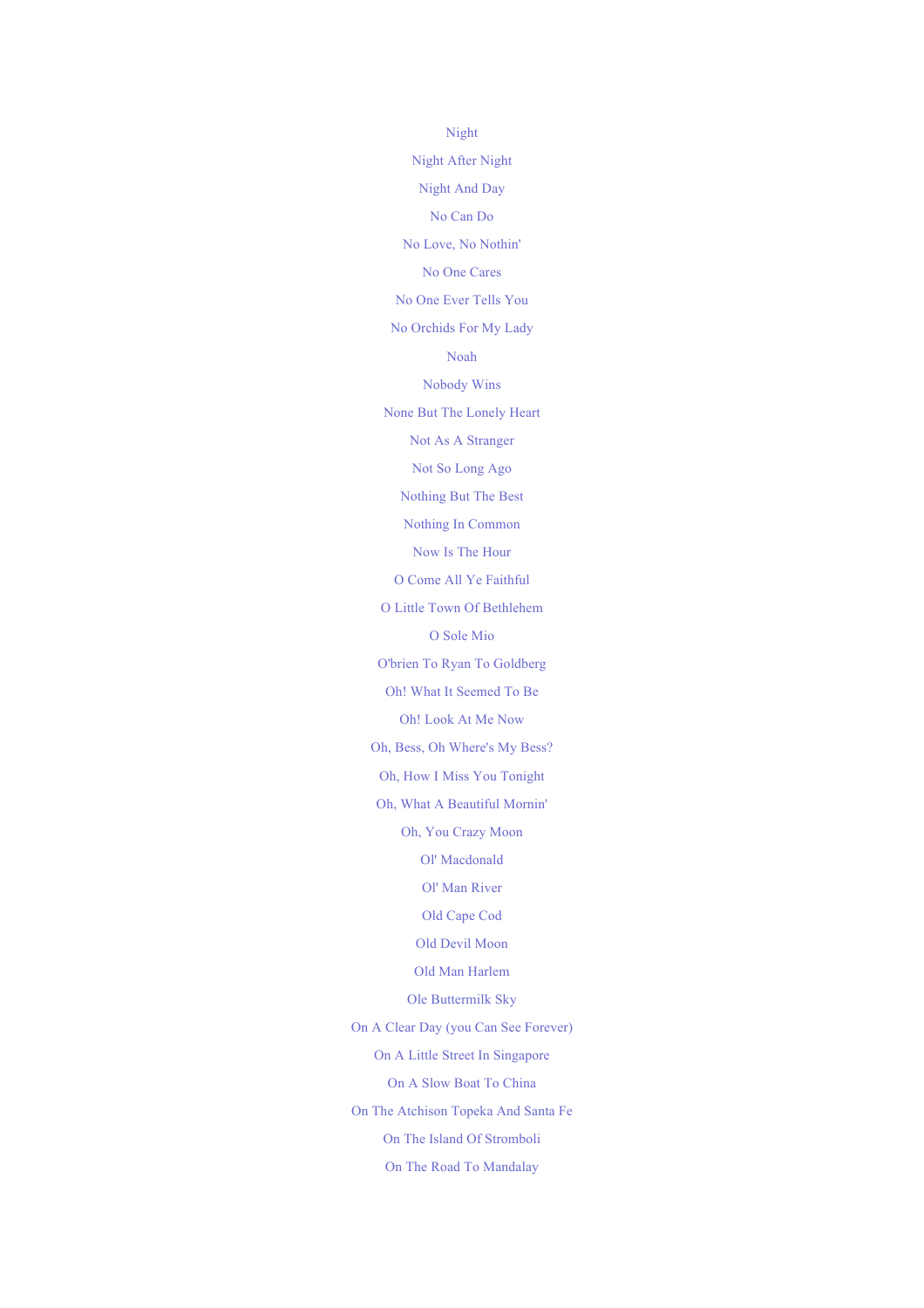On The Sunny Side Of The Street On The Town Once I Loved Once I Loved (o Amor En Paz) Once In Awhile Once Upon A Time One Finger Melody One For My Baby (and One More For The Road) One Love One Note Samba (samba De Um Nota So) One Red Rose Only Forever Only One To A Customer Only The Lonely Our Love Our Love Affair Our Love Is Here To Stay Our Town Out Beyond The Window Out Of Nowhere Out Of This World Over The Rainbow P.s. I Love You Pale Moon (an Indian Love Song) Paper Doll Paradise Pass Me By Peachtree Street Pennies From Heaven Penthouse Serenade (when We're Alone) People People Will Say We're In Love Perdido Personality Pick Yourself Up Pistol Packin' Mama Please Be Kind Please Don't Talk About Me When I'm Gone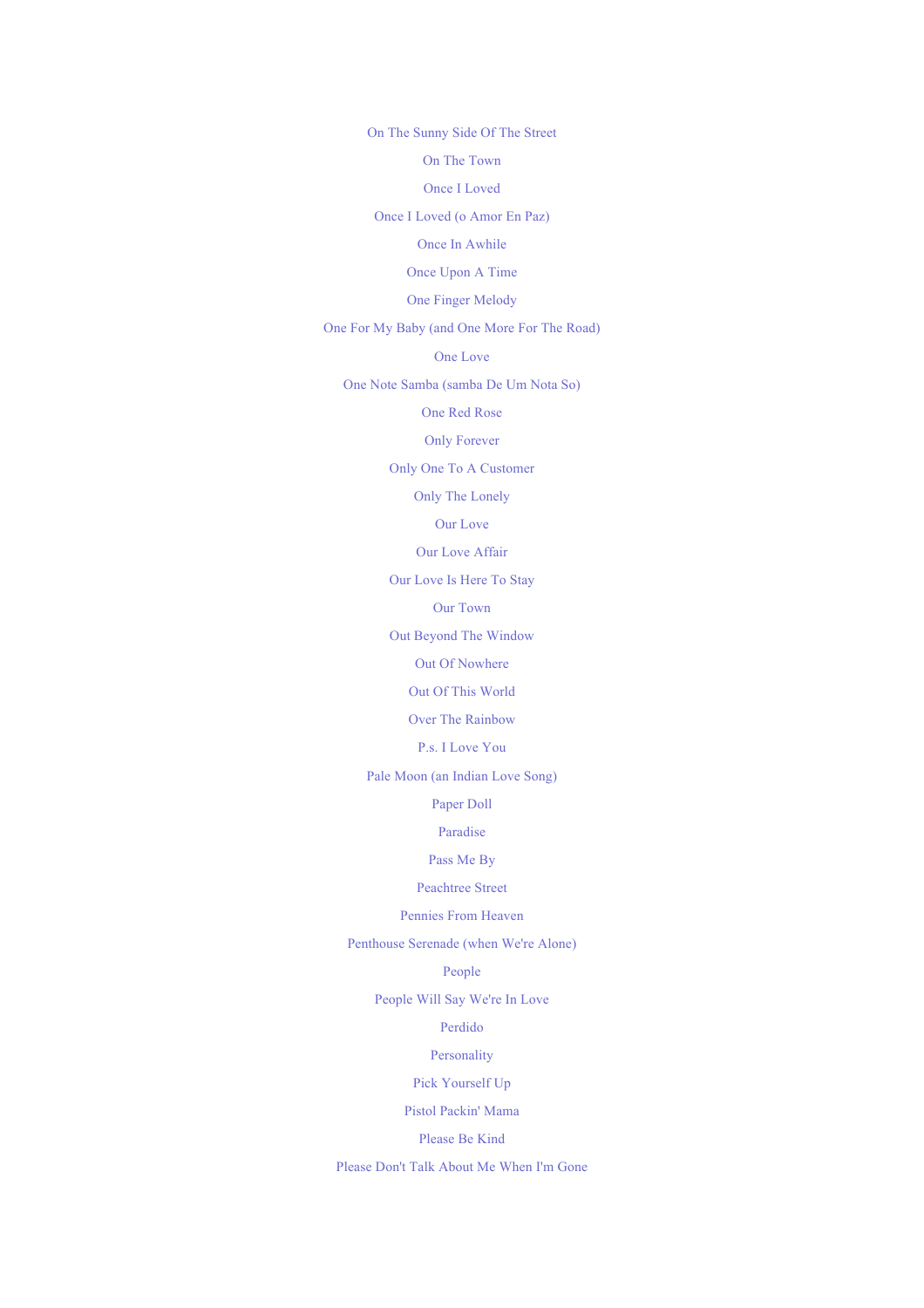Please Think Of Me Pocketful Of Miracles Poinciana Polka Dots And Moonbeams Poor Butterfly Poor You Portrait Of My Love Powder Your Face With Sunshine (smile Smile Smile) Pretty Baby Pretty Colors Prisoner Of Love Put On Your Old Grey Bonnett Put Your Dreams Away Quiet Nights Of Quiet Stars (corcovado) Rain (falling From The Skies) Rain In My Heart Reaching For The Moon Red Roses For A Blue Lady Remember Remember Me In Your Dreams Return To Me Ring—a—ding Ding River, Stay 'way From My Door Roadhouse Nights Rose Ann Of Charing Cross Roses Of Picardy Round Midnight Route 66 S Wonderful S'posin' Saddest Thing Of All Sam's Song Same Old Saturday Night San Fernando Valley Sand And Sea Santa Claus Is Comin' To Town Satin Doll Satisfy Me One More Time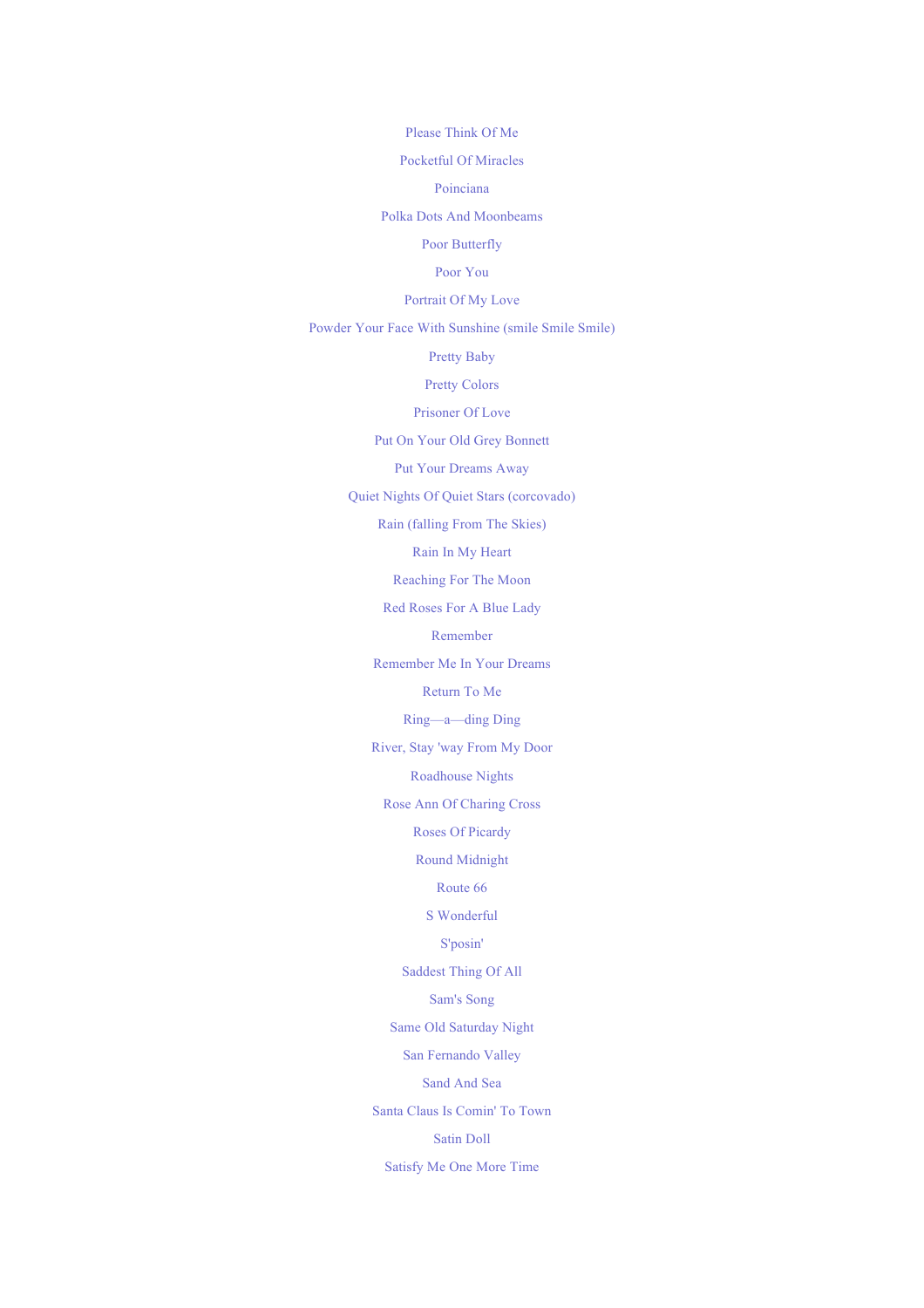Saturday Night Is The Loneliest Night Say Hello Say It Say It Isn't So Searching Secret Love Send In The Clowns Sentimental Baby Sentimental Journey September In The Rain September Song Serenade In Blue Serenade Of The Bells Shadow Of Your Smile Shadows On The Sand She Says She's Funny That Way Sheila Shoo—shoo—baby Should I? Side By Side Since Marie Left Paree Sing Sing Sing (with A Swing) Sleep Warm Sleepy Time Gal Smoke Gets In Your Eyes Snootie Little Cutie So Far So In Love So Long, My Love So They Tell Me Softly As I Leave You Softly, As I Leave You Soliloquy Some Enchanted Evening Some Of Your Sweetness Some Other Time (i Could Resist You) Some Other Time (we'll Catch Up)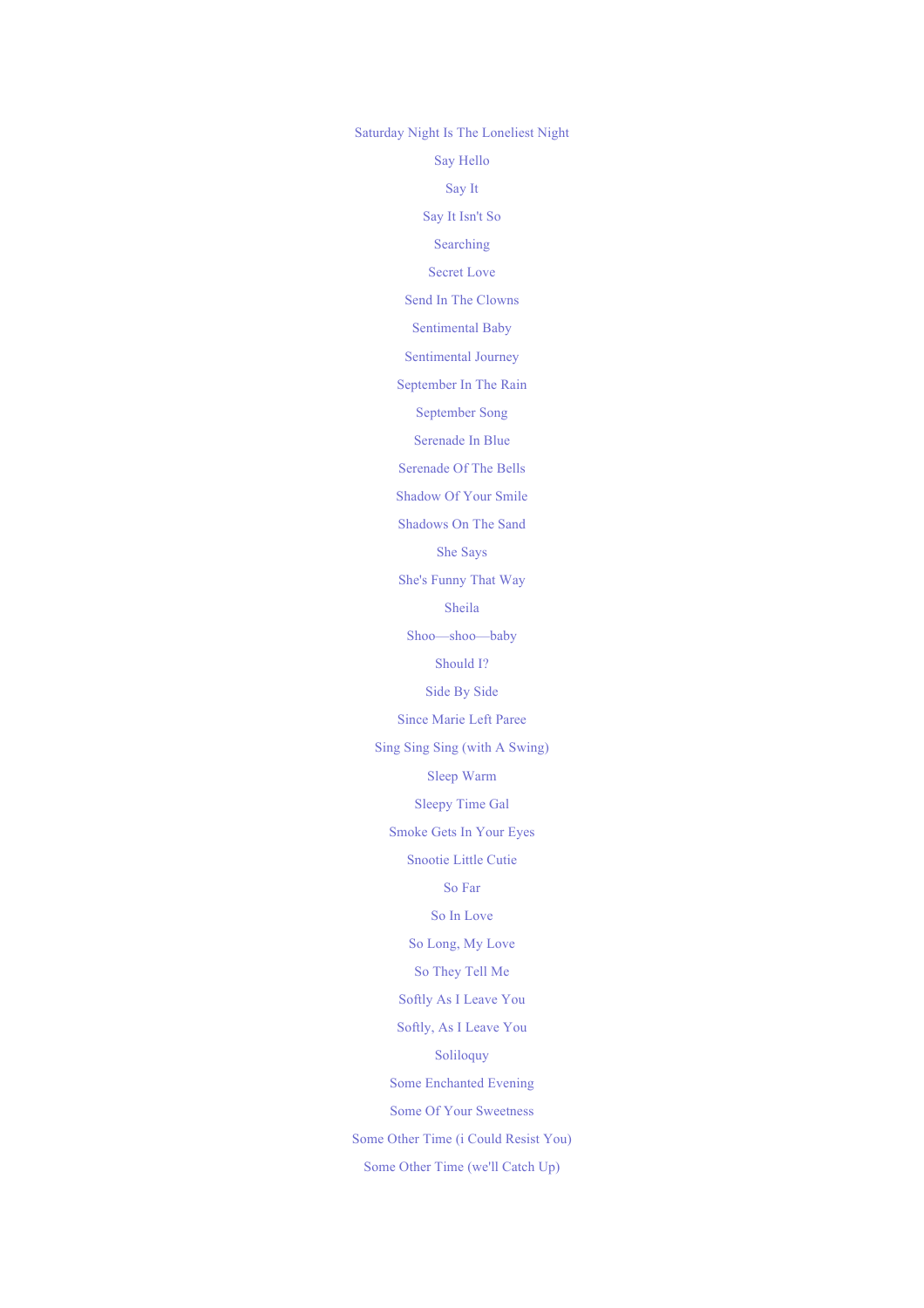Some Sunday Morning Some Traveling Music Somebody Loves Me Someone To Care For Me Someone To Light Up My Life Someone To Watch Over Me Something Something Old Something New Something Stupid Something To Remember You By Something Wonderful Happens In Summer Something's Gotta Give Sometimes I'm Happy Somewhere A Voice Is Calling Somewhere Along The Way Somewhere Beyond The Sea Somewhere In The Night Somewhere In Your Heart Somewhere My Love (lara's Theme) Song Sung Blue Sorry South — To A Warmer Place South Of The Border (down Mexico Way) South To A Warmer Place Spanish Eyes Speak Low Spring Is Here Standing On The Corner Star Stardust Stargazer Starlight Sonata Stars Fell On Alabama Stars In Your Eyes Stay With Me (main Theme From The Cardinal) Stella By Starlight

Stormy Weather

Strange Music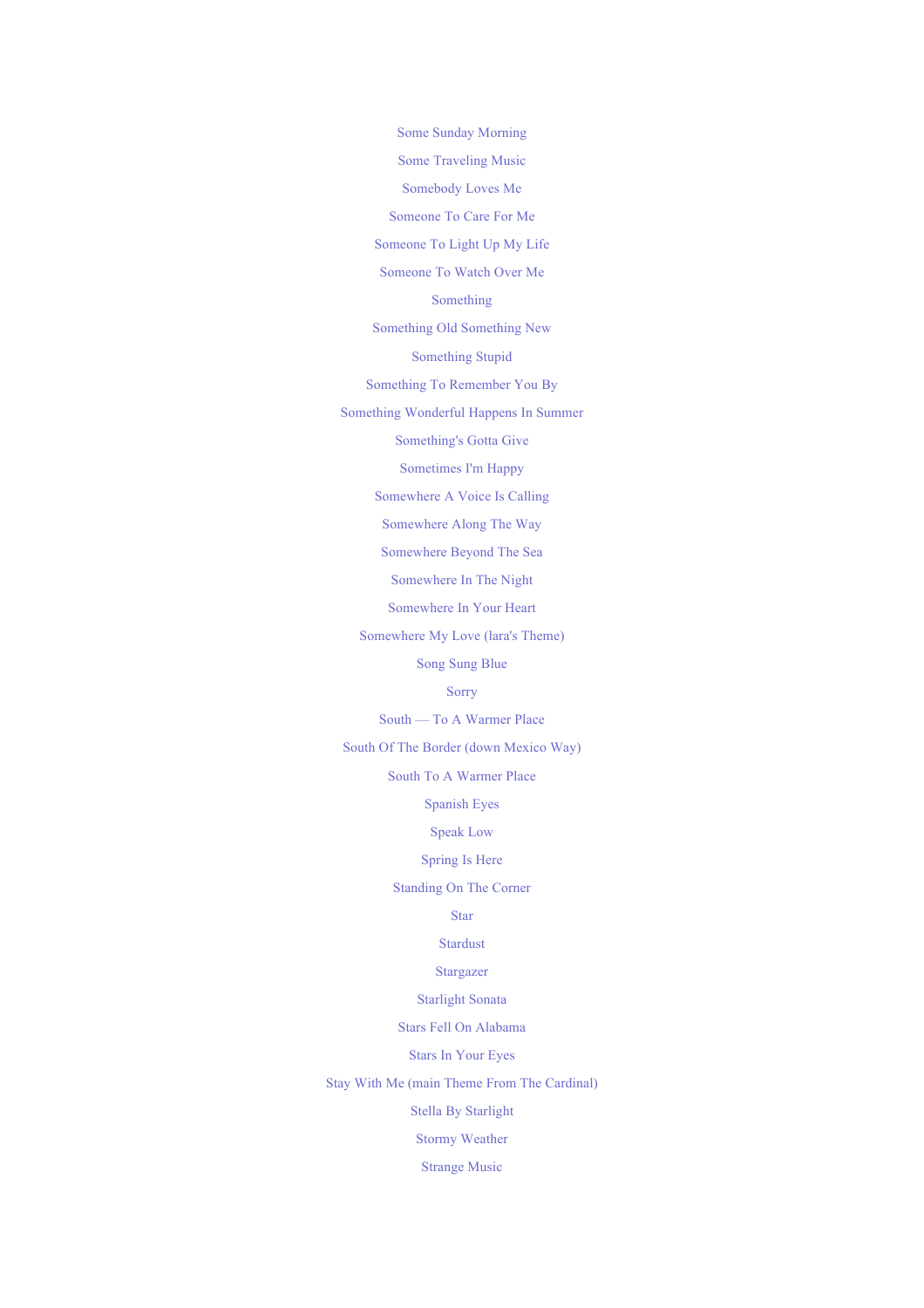Strangers In The Night Street Of Dreams Strictly U.s.a. Style Suddenly It's Spring Sue Me, Sue Me Summer Me, Winter Me Summer Wind Summertime Sunday Sunday, Monday Or Always Sunflower Sunrise In The Morning Sunrise Over Taxco Sunshine Cake Sweet Caroline Sweet Lorraine Swing Low Sweet Chariot Swingin' Down The Lane Swingin' On A Star Symphony Take A Chance Take Me Take Me Out To The Ballgame Take My Love Taking A Chance On Love Talk To Me Talk To Me Baby Tangerine Tea For Two Teach Me Tonight Tell Her You Love Her Each Day Tell Me At Midnight Temptation Tenderly Tennessee Newsboy (the Newsboy Blues) Thanks For The Memory That Lucky Old Sun (just Rolls Around Heaven All Day)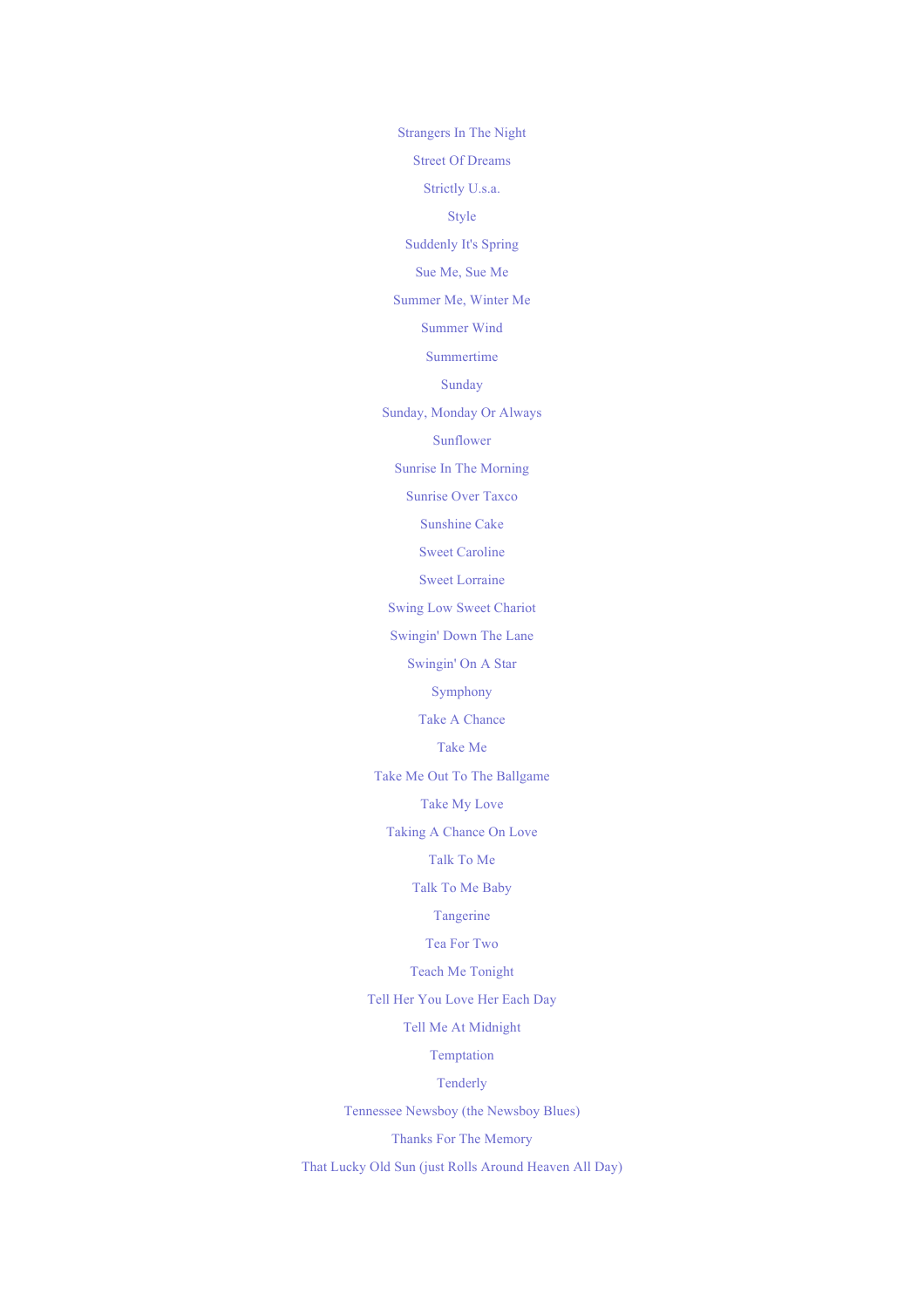That Old Black Magic That Old Feeling That's All That's For Me That's How It Goes That's How Much I Love You That's Life That's My Affair That's My Desire That's What God Looks Like To Me The Beautiful Strangers The Bells Of Christmas The Best I Ever Had The Best Is Yet To Come The Best Of Everything The Best Things In Life Are Free The Birth Of The Blues The Boys' Night Out The Brooklyn Bridge The Christmas Song The Christmas Waltz The Coffee Song The Continental The Curse Of An Aching Heart The Day After Forever The Dum—dot Song (i Put A Penny In The Gum Slot) The End Of A Love Affair The First Noel The Gal That Got Away The Game Is Over The Girl From Ipanema The Girl Next Door The Girl That I Marry The Good Life The Gypsy The House I Live In The Huckle—buck The Hurt Doesn't Go Away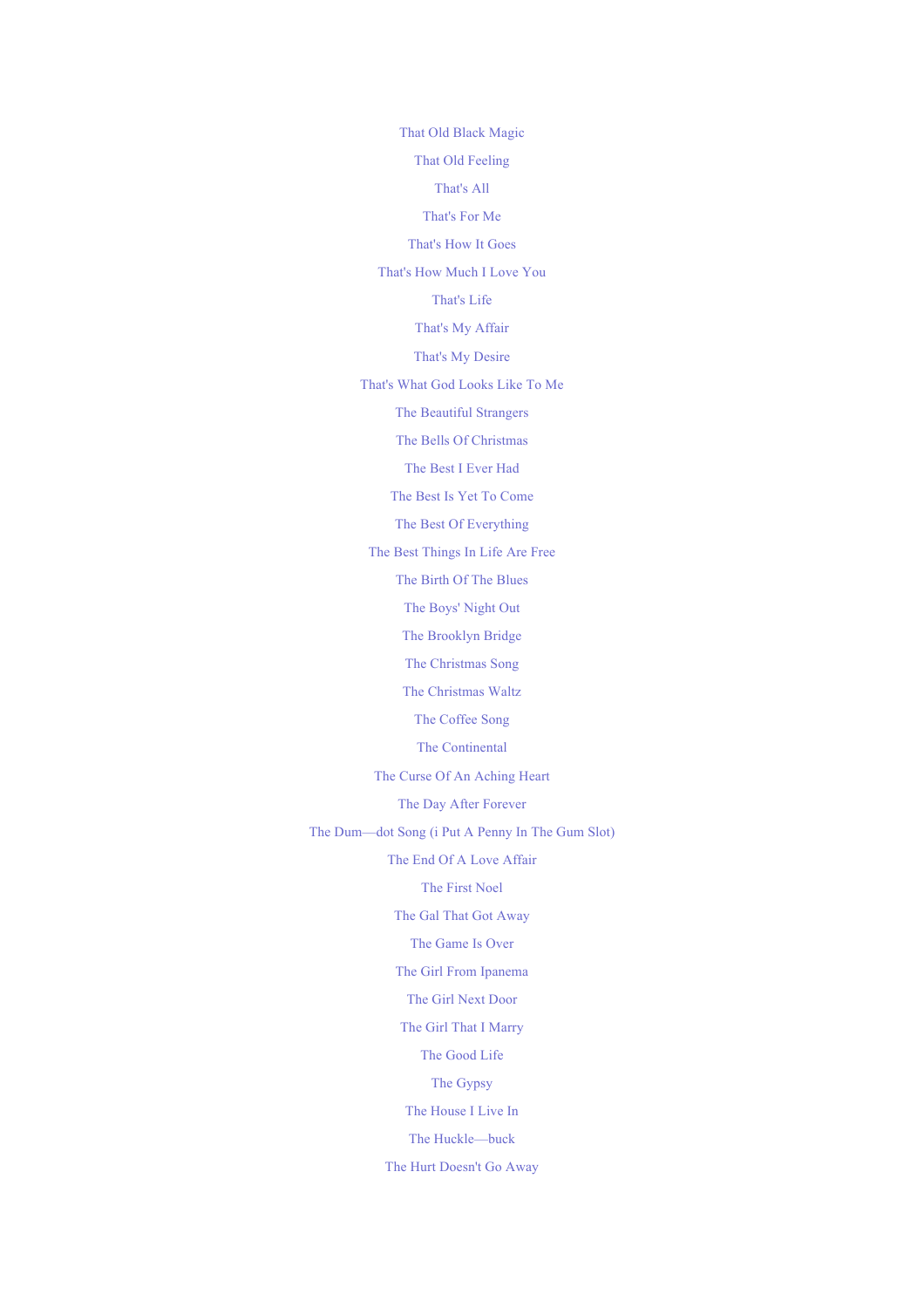The Impatient Years The Impossible Dream The Lady From 29 Palms The Lady Is A Tramp The Lamp Is Low The Last Call For Love The Last Dance The Last Time I Saw Paris The Little Drummer Boy The Lonesome Road The Look Of Love The Lord's Prayer The Moon Got In My Eyes The Moon Was Yellow The Most Beautiful Girl In The World The Music Stopped The Nearness Of You The Night Is Young And You're So Beautiful The Night We Called It A Day The Old Master Painter The Old School Teacher The One I Love Belongs To Somebody Else The Only Couple On The Floor The Party's Over The Right Girl For Me The Right Kind Of Love The Same Old Song And Dance The Sea Song The Second Time Around The September Of My Years The Shadow Of Your Smile The Single Man The Sky Fell Down The Song Is Ended (but The Melody Lingers On) The Song Is You The Song Of The Sabia The Stars Will Remember (so Will I) The Summer Knows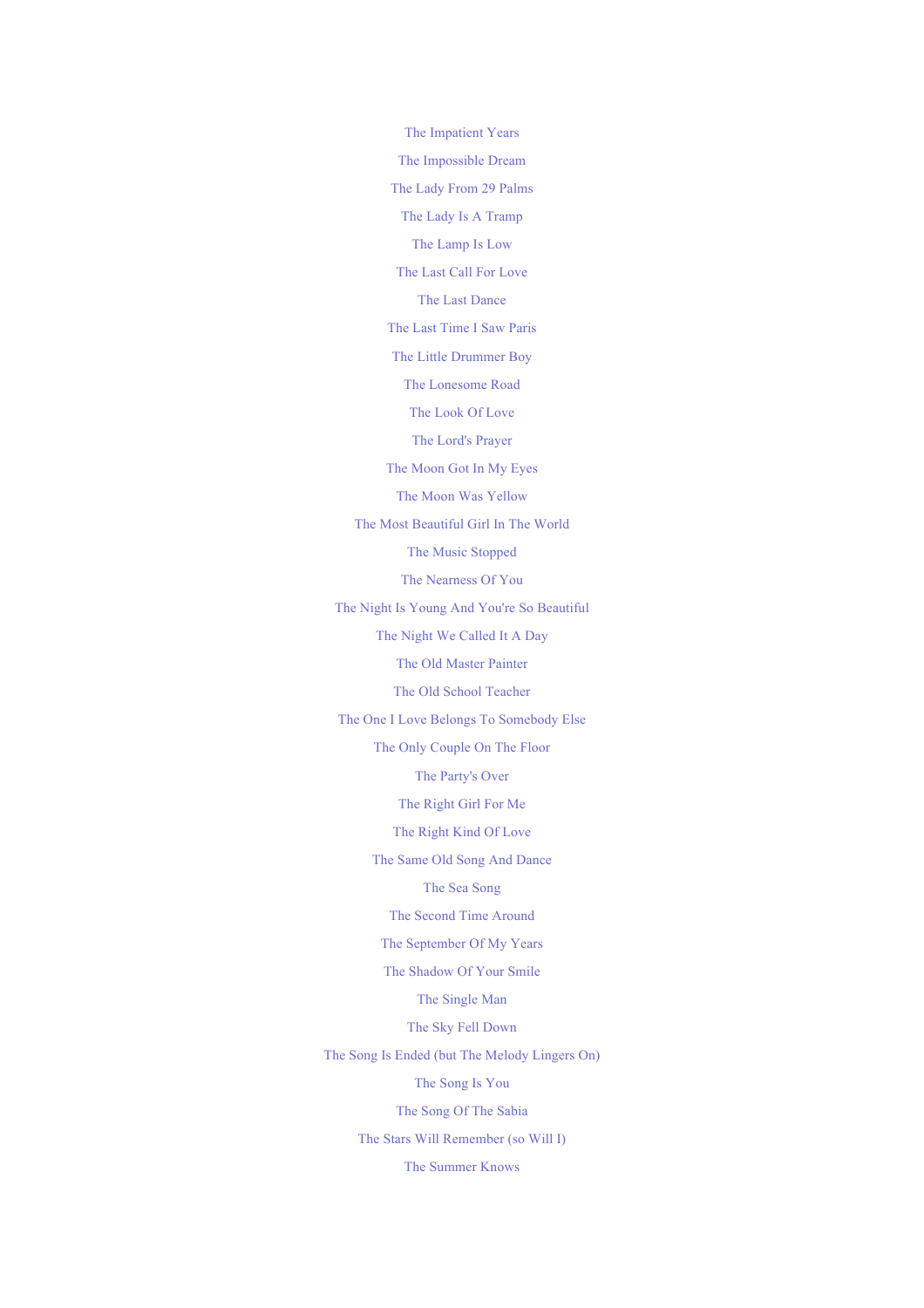The Sunshine Of Your Smile The Surrey With The Fringe On Top The Things I Love The Things We Did Last Summer The Touch Of Your Hand The Train The Trolley Song The Twelve Days Of Christmas The Very Thought Of You The Way You Look Tonight The Wedding Of Lili Marlene The Woodpecker Song The World Is In My Arms The World We Knew (over And Over) Them There Eyes Then Suddenly Love There Are Such Things There But For You Go I There Goes That Song Again There I Go There Used To Be A Ballpark There Will Never Be Another You There's A Flaw In My Flue There's A Long, Long Trail There's A Small Hotel There's No Business Like Show Business There's No You There's Something Missing These Foolish Things They All Laughed They Came To Cordura They Can't Take That Away From Me They Didn't Believe Me They Made Me A King They Say It's Wonderful This Can't Be Love This Happy Madness This Is All I Ask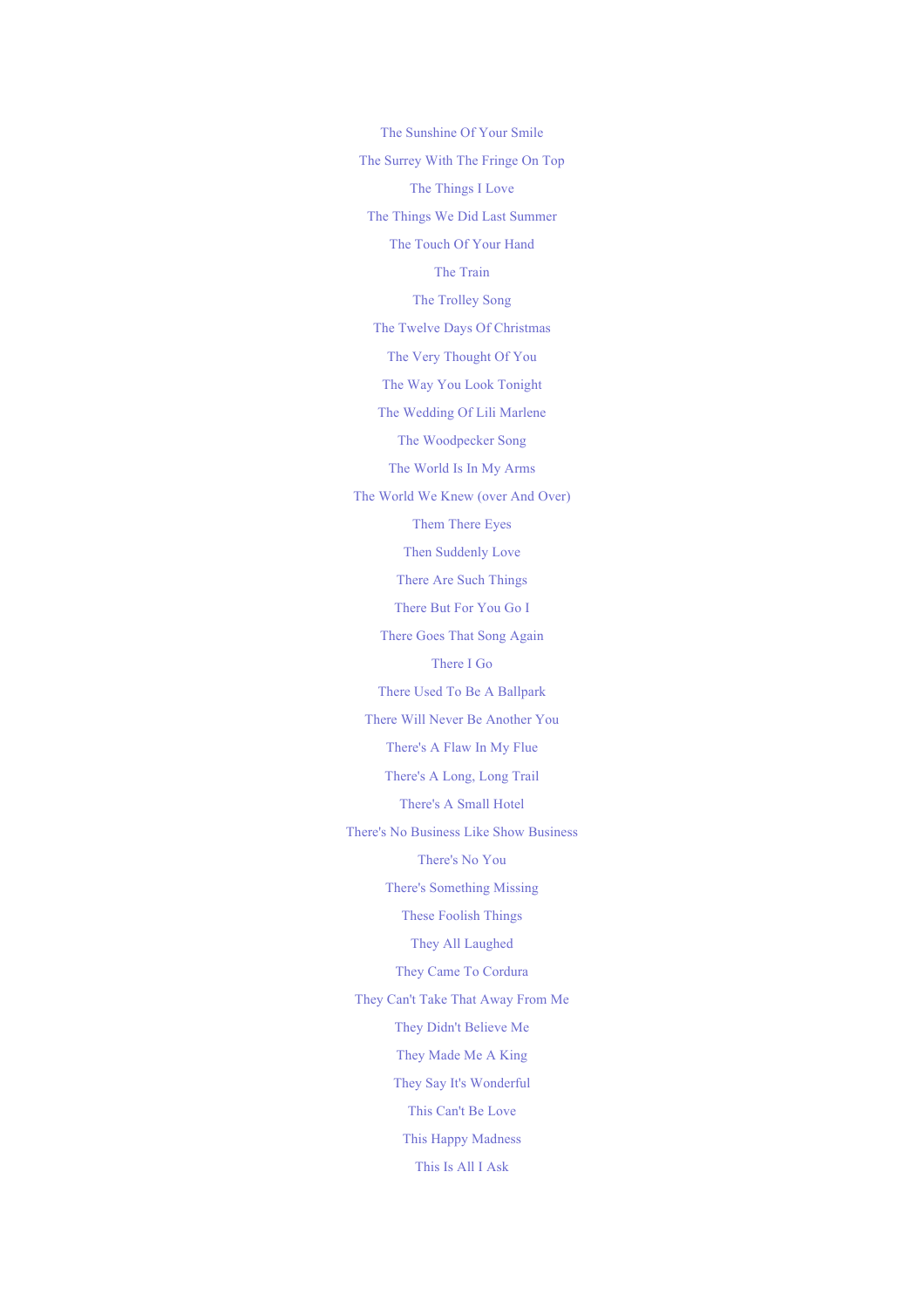This Is Always This Is My Song This Is No Dream This Is The Beginning Of The End This Is The Night This Love Of Mine This Nearly Was Mine This Time This Town This Was My Love Thou Swell Three Coins In The Fountain Three Little Words Ti—pi—tin Tie A Yellow Ribbon 'round The Ole Oak Tree Till Till The End Of Time Till There Was You Till We Meet Again Time After Time Time On My Hands (you In My Arms) Tina To Love A Child To Love And Be Loved To You Together Too Close For Comfort Too Marvelous For Words Too Much In Love Too Romantic Trade Winds Triste True Love Try A Little Tenderness Twin Soliloquys (wonder How It Feels) Two Hearts Are Better Than One Two Hearts, Two Kisses (make One Love) Two In Love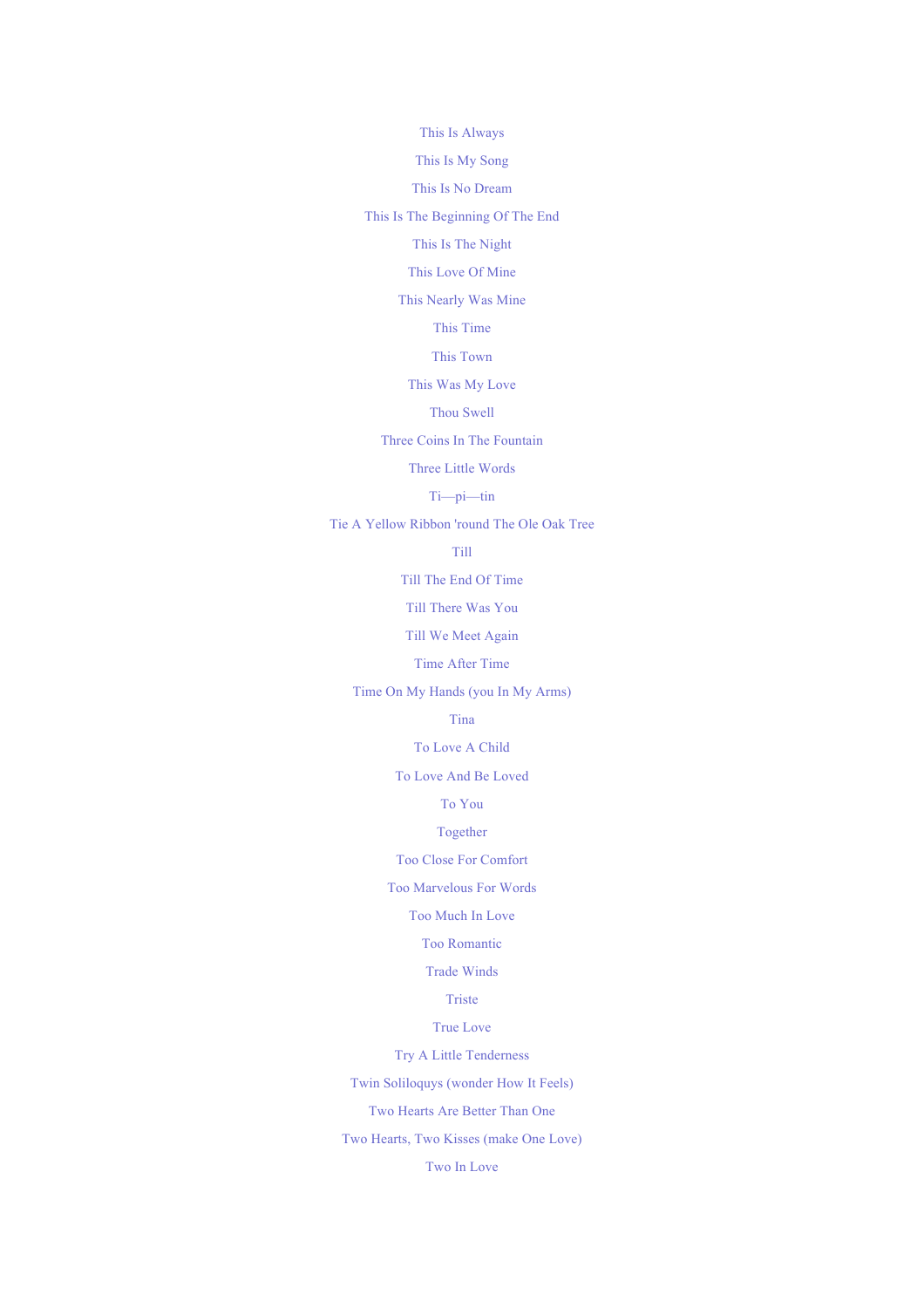Two Sleepy People Under A Blanket Of Blue Unforgettable Until Until The Real Thing Comes Along Velvet Moon Violets For Your Furs Volare (nel Blu Dipinto Di Blu) Wait Till You See Her Waitin' For The Train To Come In Walk Away Walkin' In The Sunshine Walking My Baby Back Home Wandering Was The Last Time I Saw You (the Last Time) Watch What Happens Watertown Wave We Had A Good Thing Going We Hate To Leave We Just Couldn't Say Goodbye We Kiss In A Shadow We Open In Venice We Three, My Echo, My Shadow, And Me We Wish You The Merriest We'll Be Together Again We'll Gather Lilacs In The Spring We'll Meet Again We're Just A Kiss Apart Weep No More My Lady Weep They Will Well, Did You Evah? What A Difference A Day Made What A Funny Girl (you Used To Be) What Are You Doing The Rest Of Your Life? What Do I Care For A Dame What Is This Thing Called Love What Kind Of Fool Am I?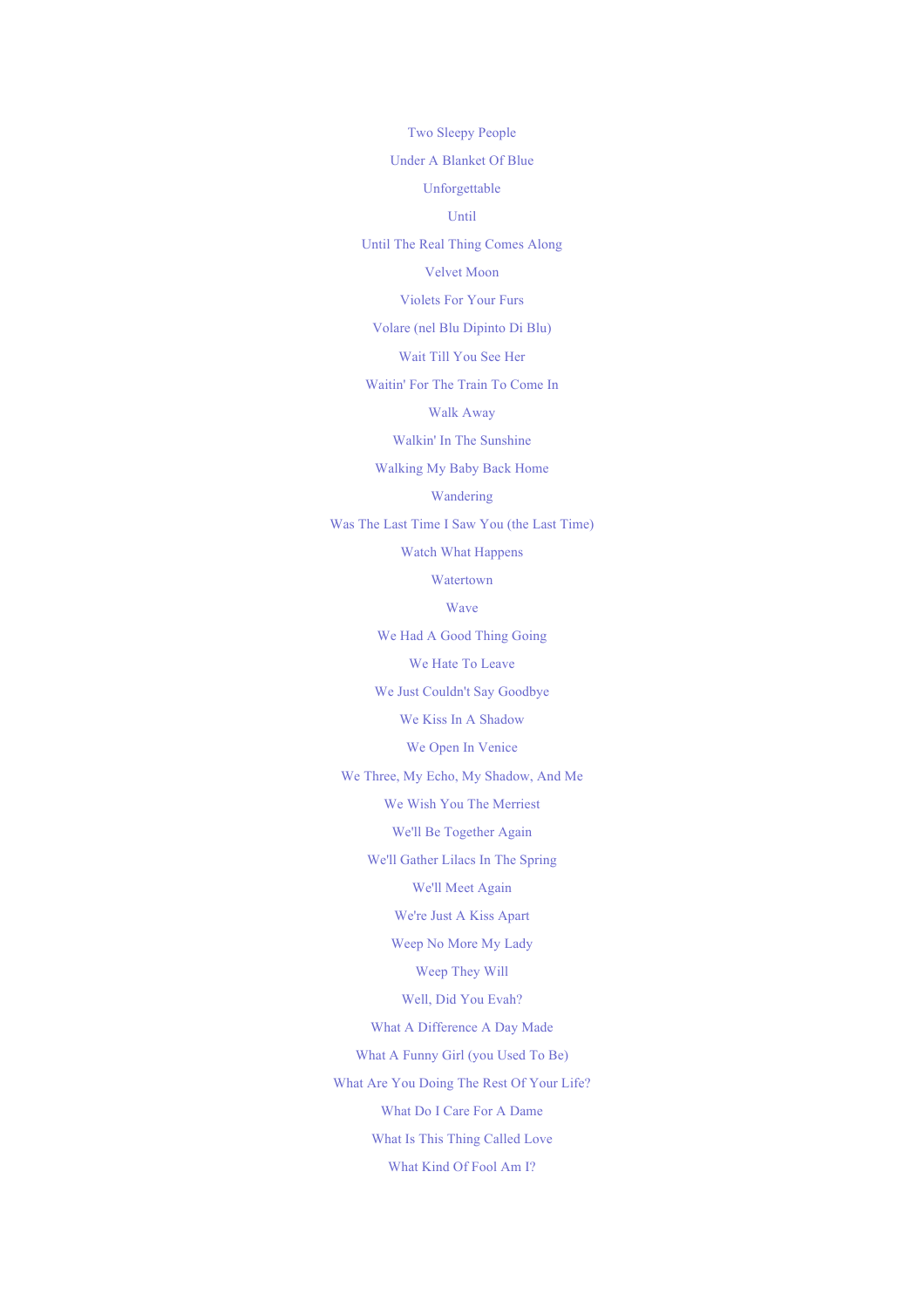What Makes The Sunset? What Now My Love What Time Does The Next Miracle Leave? What'll I Do What's New What's Now Is Now Whatever Happened To Christmas When Day Is Done When Daylight Dawns When I Lost You When I Stop Loving You When I Take My Sugar To Tea When I'm Not Near The Girl I Love When Is Sometime? When Love Comes Again When No One Cares When Sleepy Stars Begin To Fall When Somebody Loves You When The Sun Goes Down When The Wind Was Green When The World Was Young When You Awake When You Were Sweet Sixteen When You're Smiling When Your Lover Has Gone Where Are You Where Do You Go Where Do You Keep Your Heart Where Or When Where The Blue Of The Night Meets The Gold Of The Day While The Angelus Was Ringing (les Trois Cloches) Whispering White Christmas Who Who Can I Turn To? Who Wants To Be A Millionaire Whole World Is Singing My Song

Why Can't You Behave?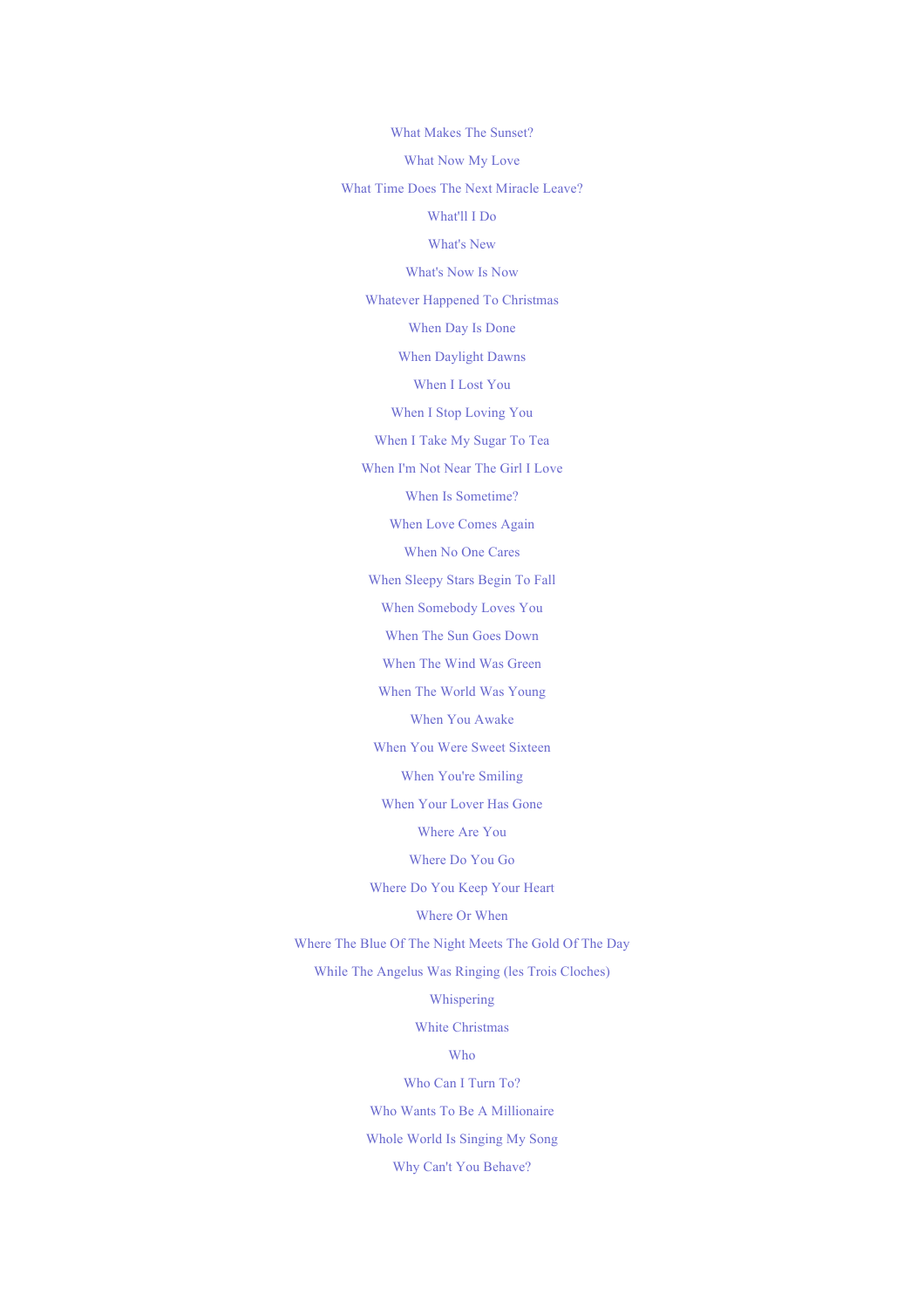Why Remind Me Why Should I Cry Over You Why Shouldn't I? Why Shouldn't It Happen To Us Why Try To Change Me Now Why Was I Born? Willow Weep For Me Winchester Cathedral Winners (theme From "maurie") Wishing (will Make It So) Witchcraft With A Song In My Heart With Every Breath I Take Without A Song Wives And Lovers

Woody Woodpecker Song

World War None

Would I Love You

Wrap Your Troubles In Dreams (and Dream Your Troubles Away)

Ya Better Stop

Yearning

Yellow Days

Yes Indeed

Yes Sir, That's My Baby

Yesterday

You And I

You And Me (we Wanted It All)

You And The Night And The Music

You Are Breaking My Heart

You Are Breaking My Heart All Over Again

You Are Love

You Are Part Of My Heart

You Are The Sunshine Of My Life

You Are There

You Are Too Beautiful

You Brought A New Kind Of Love To Me

You Call Everybody Darling

You Came A Long Way From St. Louis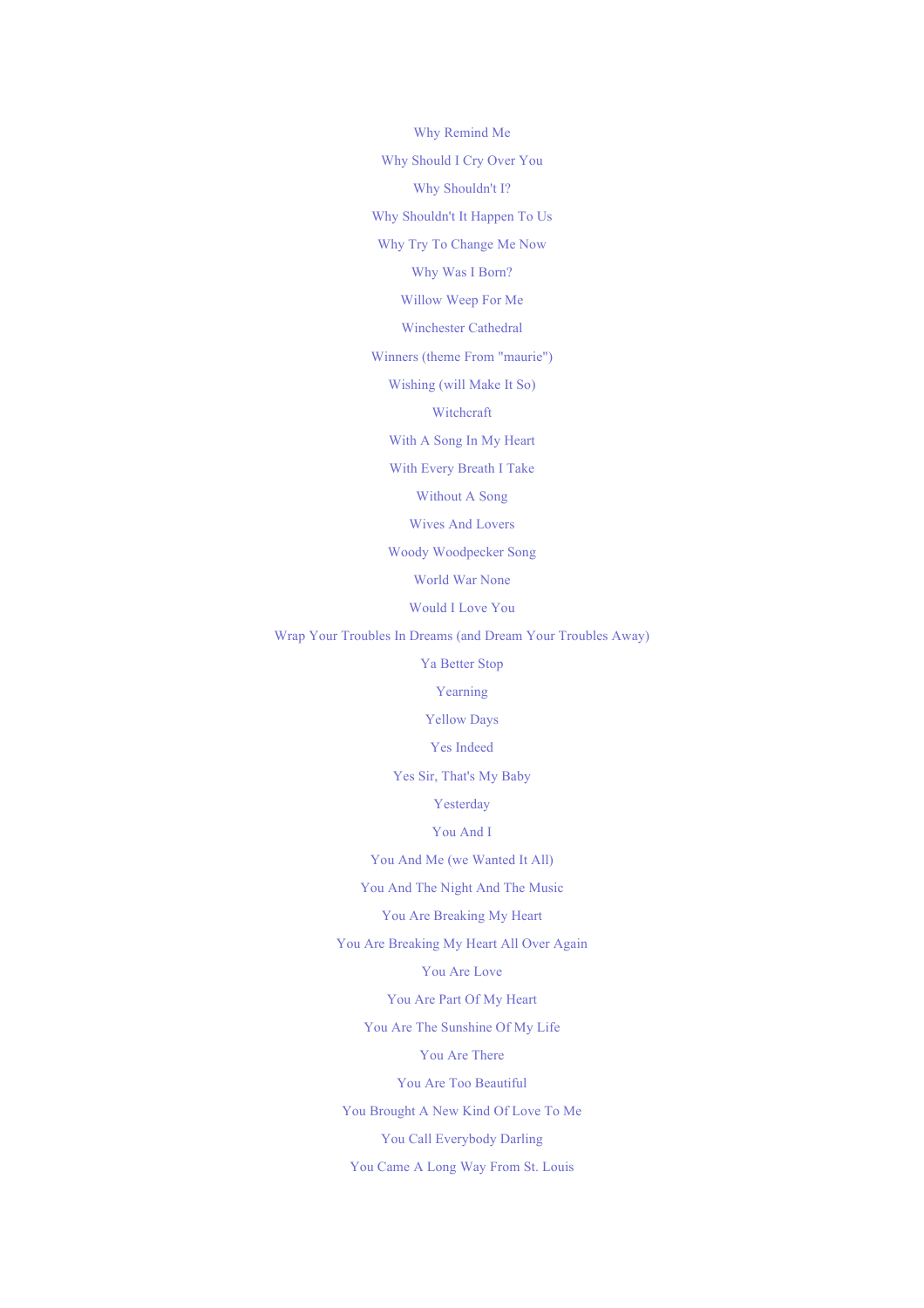You Can Take My Wolrd For It, Baby You Can't Be True, Dear (du Kannst Nicht Treu Sein) You Do You Do Something To Me You Don't Remind Me You Forgot All The Words (while I Still Remember The Tune) You Go To My Head You Got The Best Of Me You Keep Coming Back Like A Song You Lucky People You You Make Me Feel So Young You Might Have Belonged To Another You Must Have Been A Beautiful Baby You Never Had It So Good You Really Fill The Bill You Took Advantage Of Me You Turned My World Around You Were Only Fooling (while I Was Falling In Love) You Will Be My Music You'd Be So Easy To Love You'd Be So Nice To Come Home To You'll Always Be The One I Love You'll Get Yours You'll Know When It Happens You'll Never Know You'll Never Walk Alone You're A Lucky Fellow, Mr. Smith You're A Sweetheart You're Awful You're Driving Me Crazy! (what Did I Do?) You're Getting To Be A Habit With Me You're Gonna Hear From Me You're Lonely And I'm Lonely You're My Girl You're Nobody 'til Somebody Loves You You're Sensational You're So Right (for What's Wrong In My Life) You're Stepping On My Toes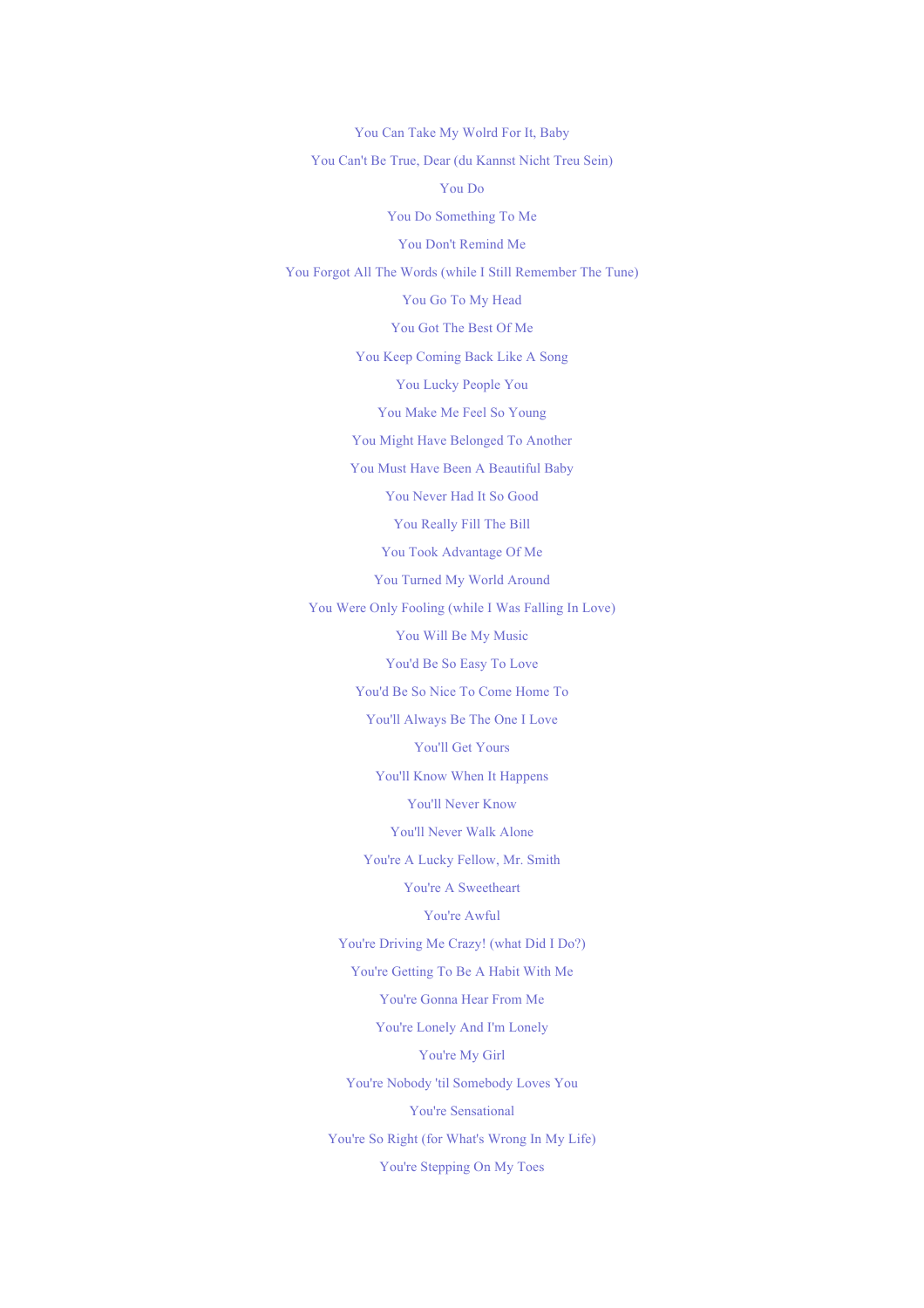You're The One You're The Top You've Got A Hold On Me You've Really Got A Hold On Me You, My Love Young And Foolish Young At Heart Younger Than Springtime Your Cheating Heart Your Love For Me Yours Is My Heart Alone (dein Ist Mein Ganzes Herz) Zing! Went The Strings Of My Heart Zip A Dee Doo—dah get Your Kicks On) Route 66 (i Love You) For Sentimental Reasons A Beautiful Friendship A Blossom Fell A Little Street Where Old Friends Meet A Nightingale Sang In Berkeley Square A Thousand Thoughts Of You Ain't Misbehavin' All For You Almost Like Being In Love Am I Blue? An Affair To Remember Answer Me, My Love Around The World Autumn Leaves Avalon Azure—te Baby Baby, All The Time Ballad Of Cat Ballou Ballerina Beale Street Blues Because Of Rain Because You're Mine Blame It On My Youth Blue Gardenia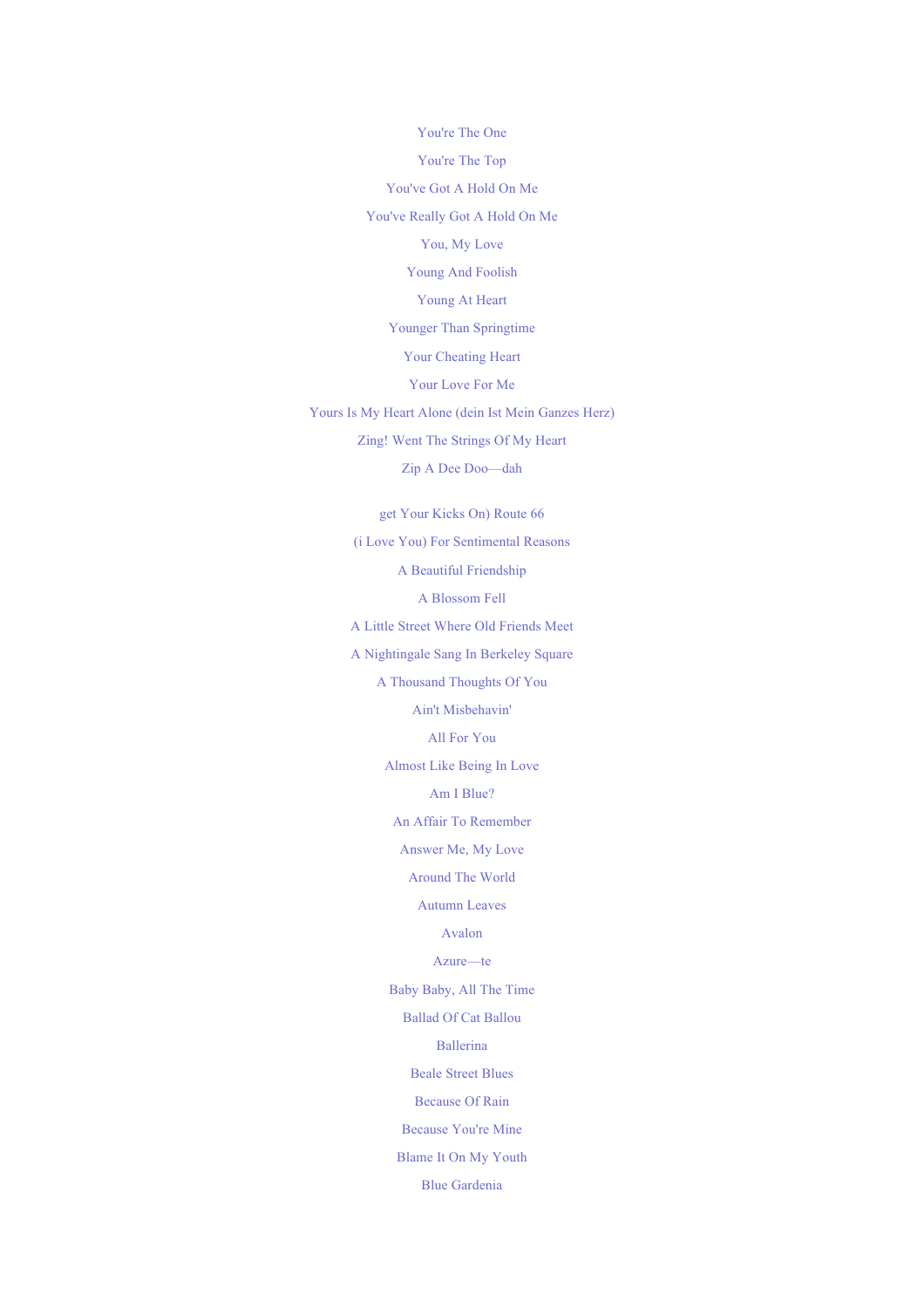Boulevard Of Broken Dreams But Beautiful Calypso Blues Can't I Chant Of The Blues (doggone Unlucky Blues) Come Closer To Me Come To Baby, Do Dance, Ballerina, Dance Darling Je Vous Aime Beaucoup Darling, Je Vous Aime Beaucoup Dear Lonely Hearts Dinner For One Please, James Do Nothing Till You Hear From Me Don't Blame Me (1958 Version) Don't Get Around Much Anymore Faith Can Move Mountains Fascination Fly Me To The Moon For All We Know For Sentimental Reasons Forgive My Heart Funny (not Much) Gee Baby, Ain't I Good To You Hajji Baba He Who Hesitates I Don't Want To Be Hurt Anymore I Don't Want To See Tomorrow I Just Can't See For Lookin' I Keep Goin' Back To Joe's I Love Paris I Love You (for Sentimental Reasons) I Remember You I Should Care I Was A Little Too Lonely (and You Were A Little Too Late) I'm A Shy Guy I'm Gonna Laugh You Out Of My Life I'm Gonna Sit Right Down And Write Myself A Letter If I Give My Heart To You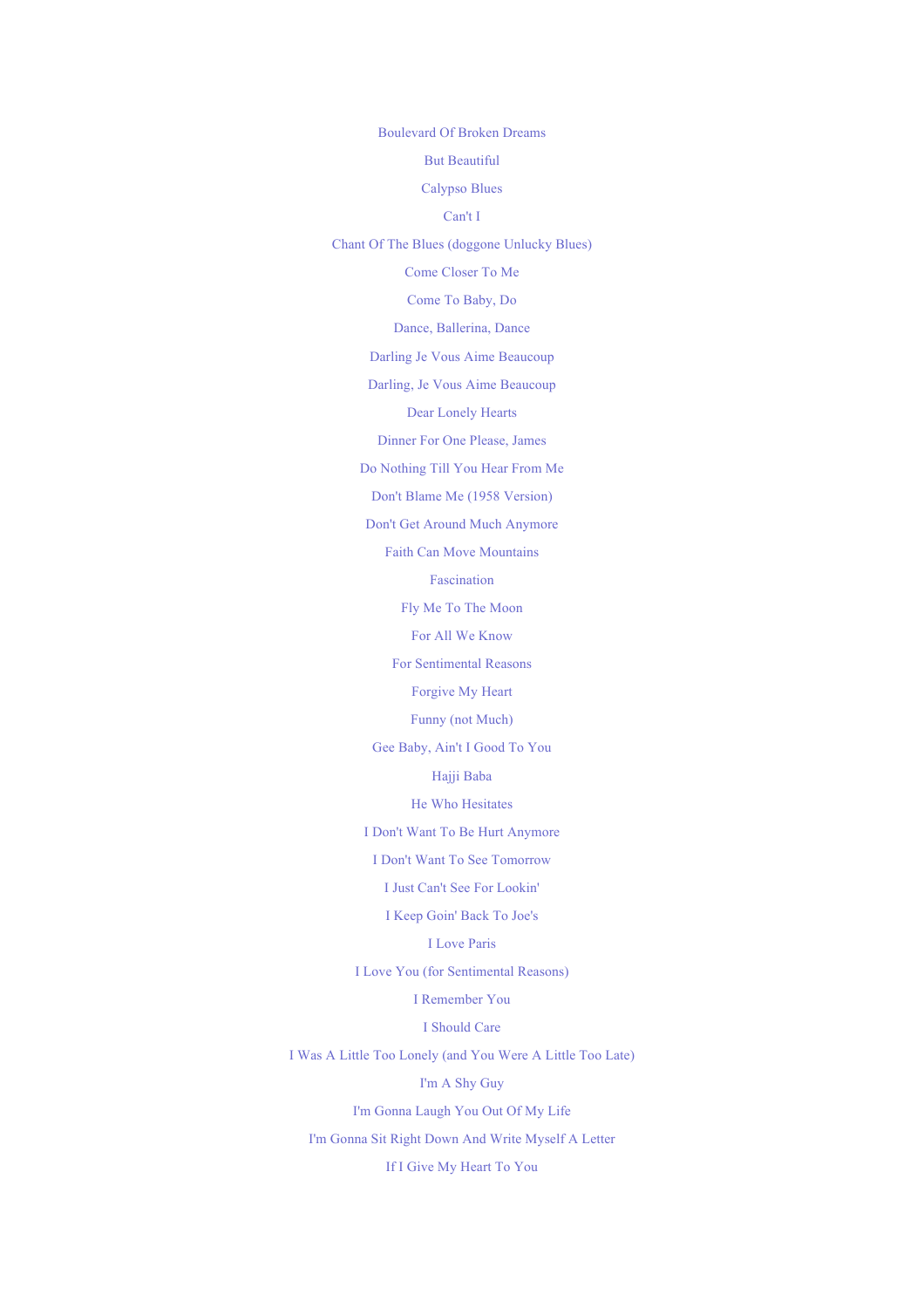If I May If Love Ain't There If You Can't Smile And Say Yes Impossible In Other Words In The Good Old Summertime Is It Better To Have Loved And Lost It Happens To Be Me It's Only A Paper Moon Just You, Just Me L—o—v—e Laughing On The Outside (crying On The Inside) Let There Be Love Let's Fall In Love Looking Back Lost April ('62 Version) Love Letters Love—wise Lush Life Magnificent Obsession Makin' Whoopee Meet Me At No Special Place Miss Otis Regrets Mona Lisa More My Personal Possession Nature Boy Night Lights No, I Don't Want Her Non Dimenticar On The Street Where You Live Once In A While Orange Colored Sky Our Love Is Here To Stay Pick Yourself Up Poinciana Portrait Of Jennie Pretend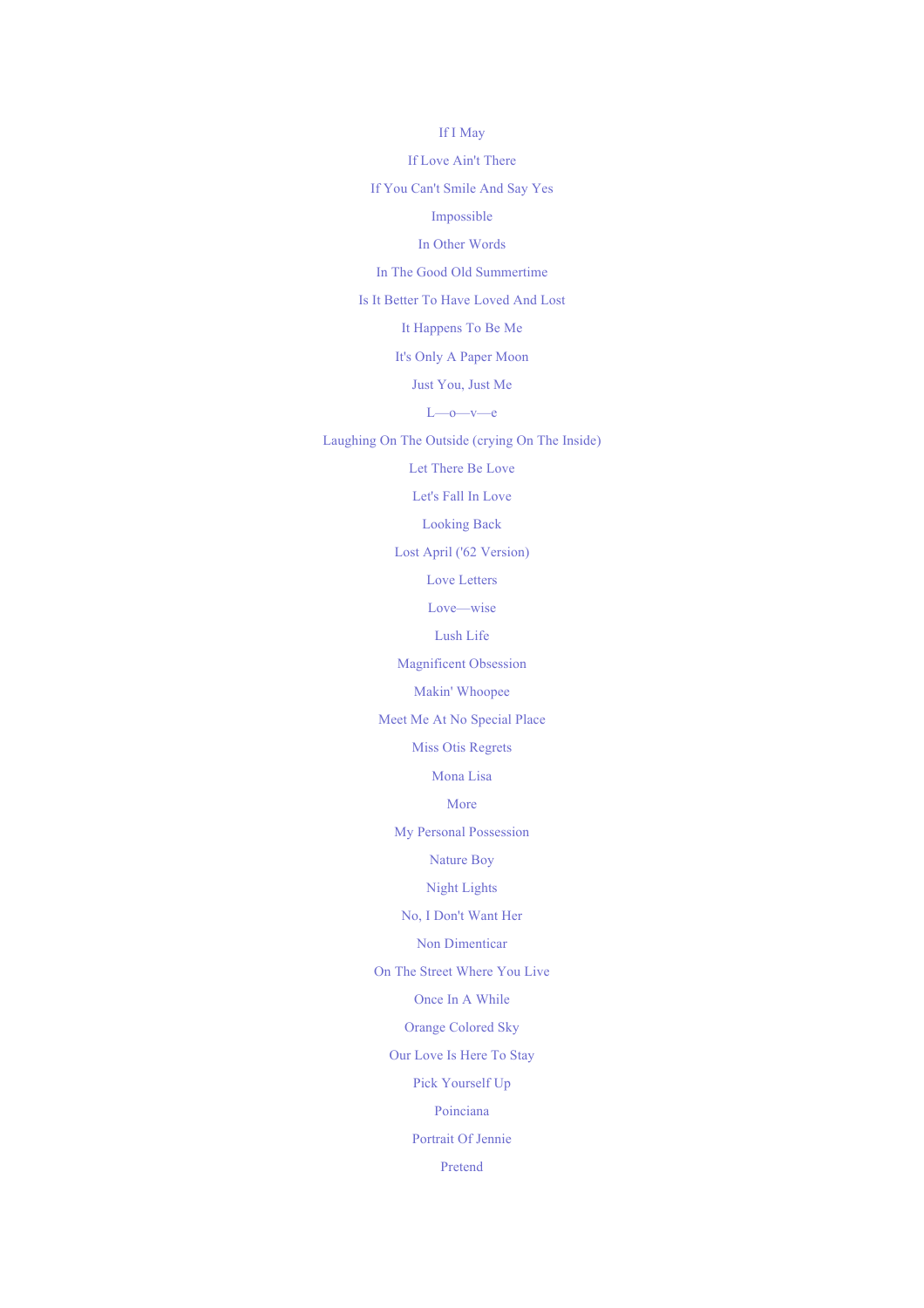Quizas, Quizas, Quizas Ramblin' Rose Red Sails In The Sunset Road To Nowhere Route 66 Say It Isn't So Send For Me Smile Someone To Tell It To Someone You Love Sometimes I'm Happy Somewhere Along The Way Stardust Stay As Sweet As You Are Straighten Up & Fly Right Sweet Lorraine Take A Fool's Advice Tenderly That Sunday That Summer That's All That's All There Is That's All There Is To That The Ballad Of Cat Ballou The Christmas Song The Frim Fram Sauce The Little Boy That Santa Claus Forgot The Party's Over The Rules Of The Road The Sand & The Sea The Very Thought Of You There Goes My Heart There Will Never Be Another You There's A Lull In My Life These Foolish Things This Can't Be Love Those Lazy Hazy Crazy Days Of Summer Thou Swell Three Little Words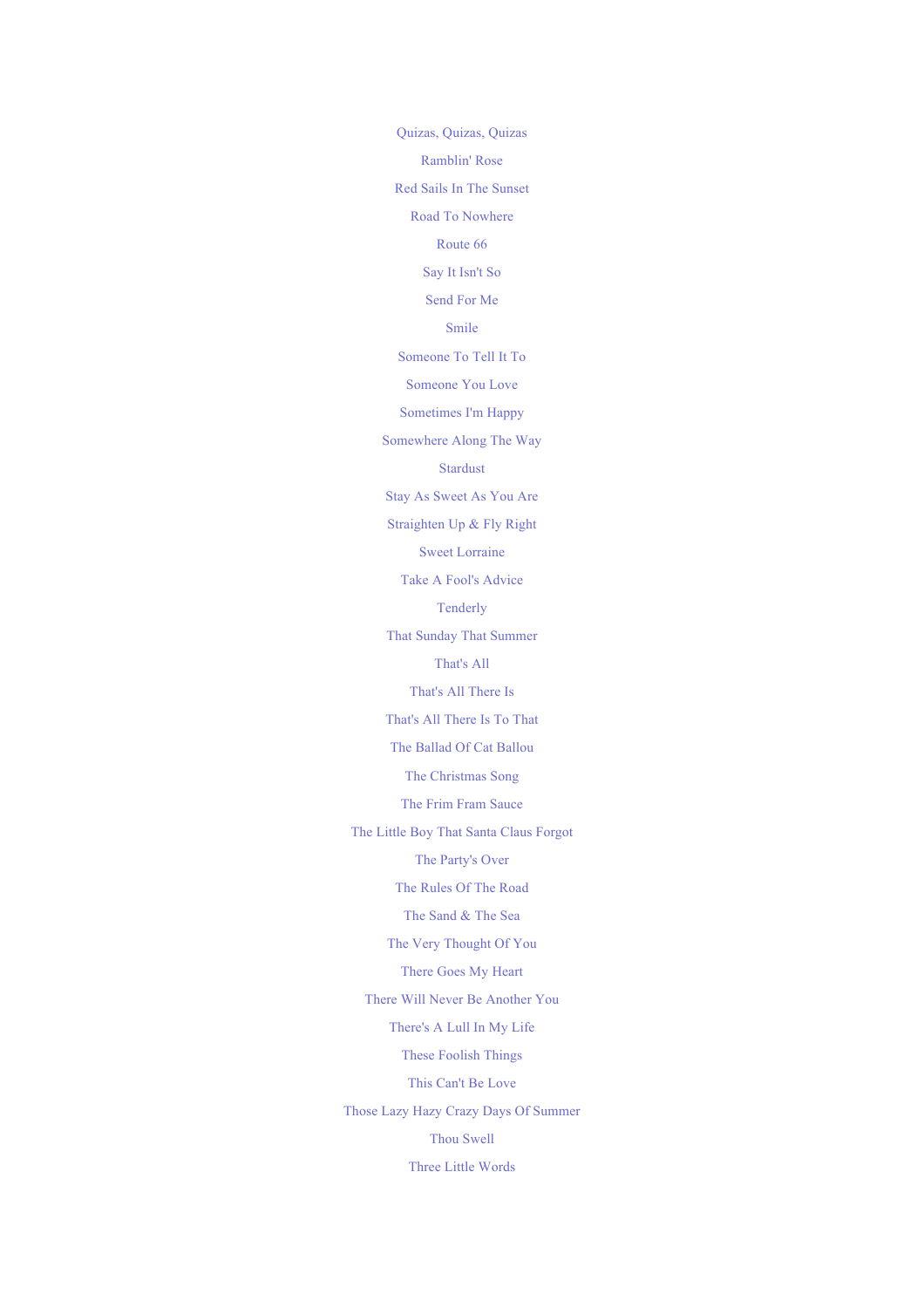To Whom It May Concern Too Young Unforgettable Walkin' My Baby Back Home Wee Baby Blues What'll I Do When I Fall In Love Where Can I Go Without You? Where Did Everyone Go? Who's Next In Line? Wild Is Love With You On My Mind You Call It Madness You Made Me Love You You Stepped Out Of A Dream You're Looking At Me

Because Of You

Candy Man

Hey Won't You Play Another Somebody Done Somebody Wrong Song

Love Is The Tender Trap

Love Me Or Leave Me

Mr. Bojangles

Singing In The Rain

That Old Black Magic

From Russia with love

Portrait of my love

## Born free

## Softly

## Walk away

Gonna build a mountain

Speak softly love

## Yesterday

Didn't we

#### Charade

Beyond The Sea

Call Me Irresponsible

Don't Rain On My Parade

I Didn't Know What Time It Was